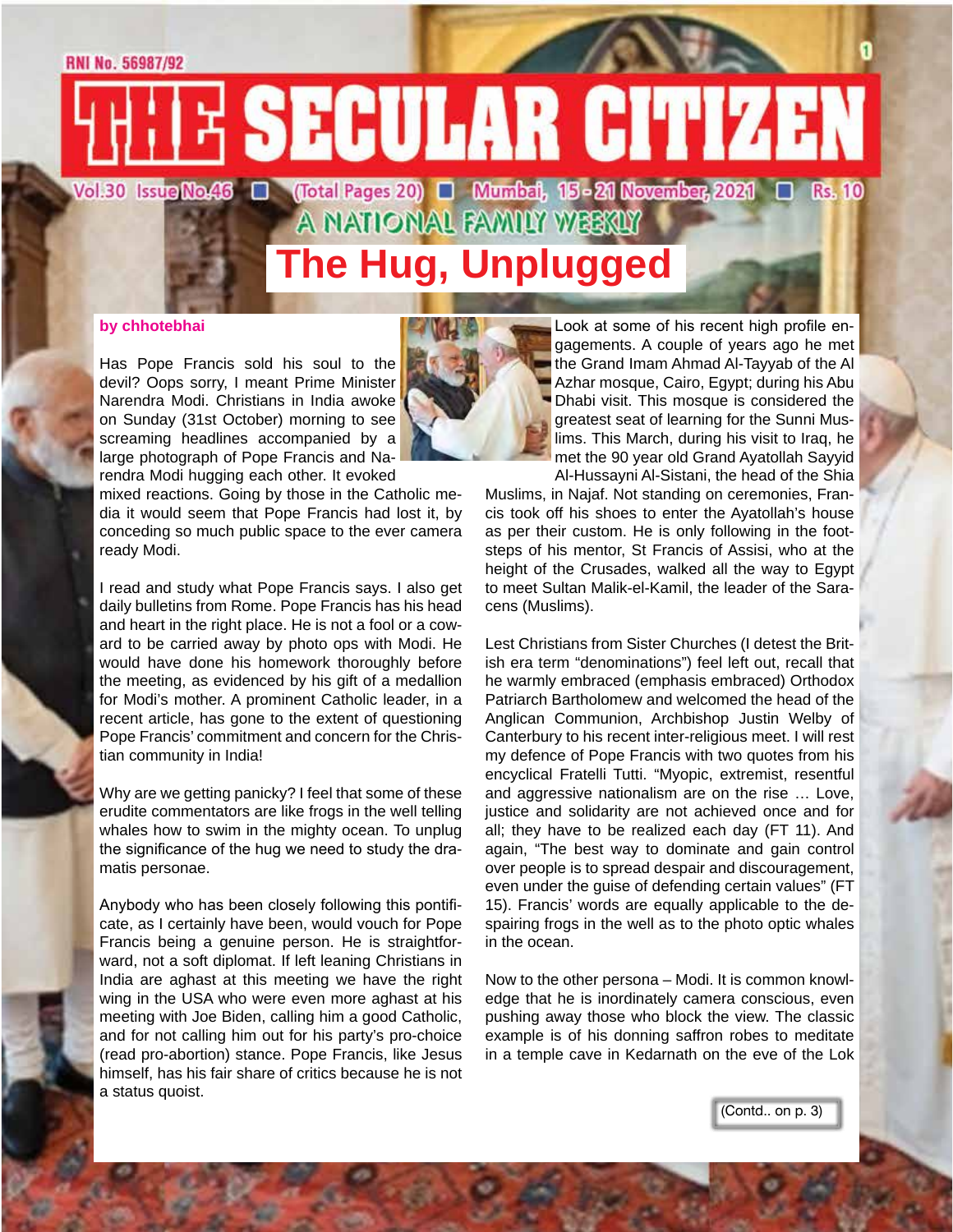#### **NCB image dented?**

All central law enforcing agencies have enormous powers vested in them. At times they stretch those powers a bit too far and find themselves in the eye of a storm especially if they are targeting highly placed personalities like the politicians and celebrities having a huge fan following. Sameer Dnyandev Wankhede the high profile NCB Zonal Director has been targeting celebrities for the past couple of years post Sushant Singh murder under mysterious circumstances. A number of actors and actresses were targeted but nothing really happened. Not even a charge sheet which means nothing really was found which could stand the scrutiny of the courts. The latest target is Aryan Khan - the son of a mega star and naturally the case has evoked tremendous interest. Too much has been made out of the raid on the cruise ship. The witnesses are supposed to be independent but in this case the two witnesses, their role is suspect. Once somebody is detained the role of a witness is just to sign the panchnama of the raid and the contents seized etc. One of them Gosavi is wanted by the Maharashtra government in a criminal case. He is also believed to have connections with the ruling party at the centre.

In this case Gosavi is seen literally dragging the high profile detainee – Aryan Khan by his color into the NCB's office. This is something the NCB officials are supposed to do. Also he is seen taking a selfie with the accused. To make things worse, he dials a number and makes the accused speak to someone which surprised many. An detainee is not allowed to speak to anyone except maybe in the presence of the NCB official. It is this part of the whole episode that exploded into a controversy which has erupted into a full-blown war between the  $NCB =$  Sameer Wankhede and the cabinet minister – Nawab Malik in the MVA government. Of course the minister's son-in-law was arrested a few months earlier for similar offence and naturally the minister had an axe to grind with Wankhede. The Minister has dug into his past and brought out some issues which have rattled the NCB. One of the witnesses of the NCB has turned hostile and accused the other witness of extortion of a huge amount. He has also named Wankhede as a part of the deal. This allegation has dented the image of the agency and in a swift action NCB

## **VIEWS on NEWS**

sent a team of officials to question all those concerned. Malik may have a personal grudge against Wankhede but the issues he has raised need to be probed. They cannot be simply brushed aside saying Wankhede has served in the government for a long time. Longevity of service is no insulation from scrutiny. If Wankhede is aggrieved he can take Malik to court for his utterances outside the assembly.

Drug menace has to be wiped out from the face of the earth – not only from Mumbai or India. Provisions of the statute are stringent. Result? Thousands are languishing in jails for months and even years because legal remedy is prohibitive. It took the celebrity detainee to hire best legal brains to get him bail. How many average people can afford such costs? Everybody's parents are not mega stars. The apex court must look into this. They must make getting bail a much easier exercise. Going by the conviction ratio, numerous accused suffer in jails for no reason – simply because courts take years to bring closure to the cases. Should not the agencies, which send them to jail, also be accountable? But the undue delay is getting justice lets off the erring official. By the time the case is decided, he would have retired. Why are vacancies in courts not filled for years? Since the retirement dates are predetermined, the process to appoint replacement can actually start much in advance. Can the retired judges from the subordinate and higher courts be engaged on contractual basis to bring down the pendency of cases, which like run rate in cricket, go on increasing year after year?

#### **World Cup fiasco**

Indian Cricket authorities are obsessed with revenue. They want the players to play non-stop and generate funds for the Board. IPL may be a nursery for budding cricketers but the tournament is exhausting and time consuming. Now they want ten teams and it will stretch further. So what? So long as the Board mints millions and dominates the cricket world it is happy. Indians played in India then went to England on a long tour followed by a stint in Dubai to complete the second half of the IPL schedule. Mind you, all this in an atmosphere

\*\*\*\*\*



of a 'bubble' must have been suffocating for the players. Add to this the scorching desert heat which must have sapped their energy. By the time the World Cup encounter started, they would have lost all interest in the tournament.

They played the practice games without any stress and performed well but the real test awaited the competitive games. There was too much of hype over the Indo-Pak encounter and going by the past success, a sense of complacency crept in. The body language of the players including the opening batters made them easy prey for the resurgent Pak players. Nobody really stood up and folded for a paltry score. The arch rivals made the Indian bowlers look like club bowlers. The performance against the Kiwis was no better. Indians showed good sportsmanship on the field. Beating smaller teams handsomely is no certificate for excellence. The team is finally out of the reckoning.

selves against the Kiwis who have al-<br>ways had an upper hand. Pakistan supporters had all the reasons to celebrate. A convincing win against India after a dozen losses must have galvanized the Pak team and they showed it through their subsequent encounters. Of course, they showed restraint on the field and played the game in the spirit in which it is to be played. However the politicians in Pak linked the success to religion. In doing so, they admitted that Allah did not support them in their earlier twelve encounters. Ridiculous! It shows their mindset. Waqar Yunus took the cake. Being a sportsman of international repute he also stooped too low only to be scorned at by sportsmen. The trolls by Indians against Mohammed Sami were deplorable. His commitment to the national team can never be questioned and it is said that a few disgruntled people think otherwise to gain cheap publicity. It is good that the Indian captain stood by him. Back home, the team will have a new T-20 skipper as well as a new coach and it is hoped that they will give a better account of themways had an upper hand.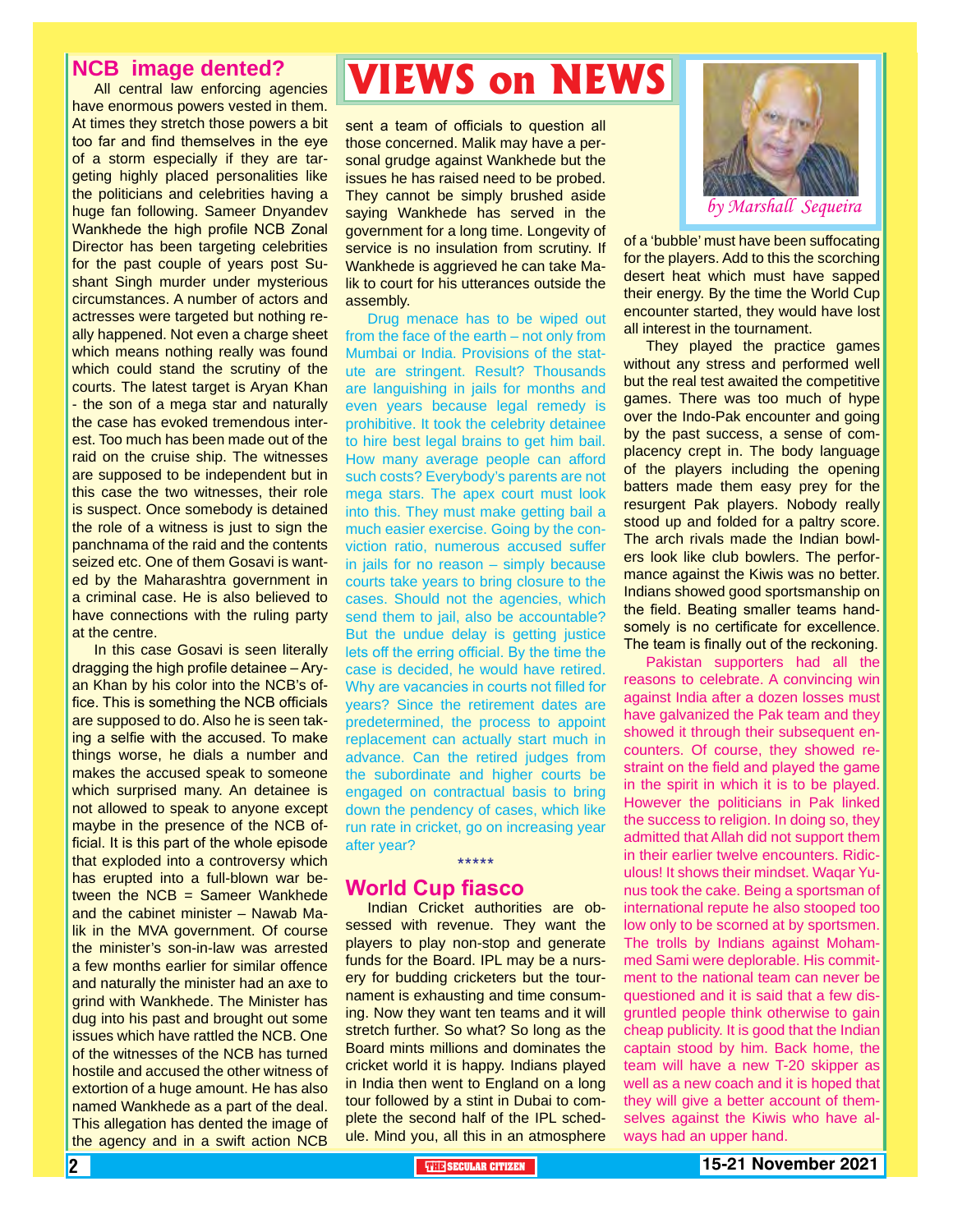

**worldover.** Send in your request to : **+91 - 9820485389 or secular@sezariworld.com** Our bank account details for Fund Transfer : Account Name: The Secular Citizen, Current Account No. 03552000006744,

Bank: HDFC Bank, Branch : CST - Mumbai VT, ISFC code: HDFC0000355

(Contd.. from p. 1)

Sabha elections in 2019. Since electioneering had stopped he found an excellent way to say everything without opening his mouth. We cannot fault him for his astuteness.

Writing in the Indian Express on the

day that the photo-op appeared, Liz Mathew wrote that the BJP was eyeing its voter base in Goa and Manipur (both due to go to the polls shortly) as also Kerala and the North East. Which politician is not looking for such opportunities? Critics of the Congress could say the same for Priyanka Gandhi

shedding crocodile tears for the slain farmers in Lakhimpur Kheri.

The editor of the Satyadeepam, a Catholic journal from Kerala, was critical of the meeting. Rev Suresh Mathew, editor of Indian Currents, asked the Pope to shed diplomacy and express concern for religious freedom and human rights. These worthies have been quick to judge the Pope. The only ones who have expressed unabashed support are the Catholic bishops of Kerala who have hit the headlines for all the wrong



by chhotebhai \*

reasons in the recent past. Unfortunately, while the Government of India has assiduously issued statements of what transpired at the hug, obviously emphasising climate change and Covid; there is no official communiqué from either the Vatican or the Nunciature in India. This is where they can be

> faulted; resulting in all kinds of conjectures in the Christian community in India.

All we heard was about the inscription on the bronze plaque prepared by artist Daniela Fusco that the Pope presented to Modi. It read "The wilderness will become a fruitful field" (Is 32:15). It is indicative of the

transition "from selfishness to sharing, from war to peace, the change that takes place when men and women open their hearts to the authentic values of growth and social harmony". We do not know how forcefully the Pope put this message across to Modi.

For me the more worrying issue is Modi's invitation to the Pope to visit India, an invitation that was graciously accepted. This is where I am uncomfortable. By virtue of the official invitation this automatically becomes a State visit, replete with a ceremonial Guard of Honour and State protocol. I have always found this abhorrent. Even well meaning Hindus question why such preferential treatment should be accorded to one who is essentially a religious, not political leader? The Vatican City State is just a consequence of history from the last century and should not be given over-arching consideration.

This aberration was further heightened when Pope John Paul II paid his second visit to India in 1999, for the release of his encyclical "Ecclesia in Asia". His grossly insensitive remark that the third millennium was for the conversion of Asia, well and truly set the cat among the pigeons. How could he have been so naïve? I don't blame the Hindus for faulting a State guest for making such a statement at Government expense.

I equally fault the CBCI for earlier going to the Prime Minister literally begging him to invite the Pope to India. Why couldn't the CBCI invite the Pope as a religious leader, minus all the State protocol? That would have greatly reduced the antagonism to a papal visit.

Another noteworthy point. Nobody has taken cognizance of Ajit Singh

(Contd.. on p. 6)

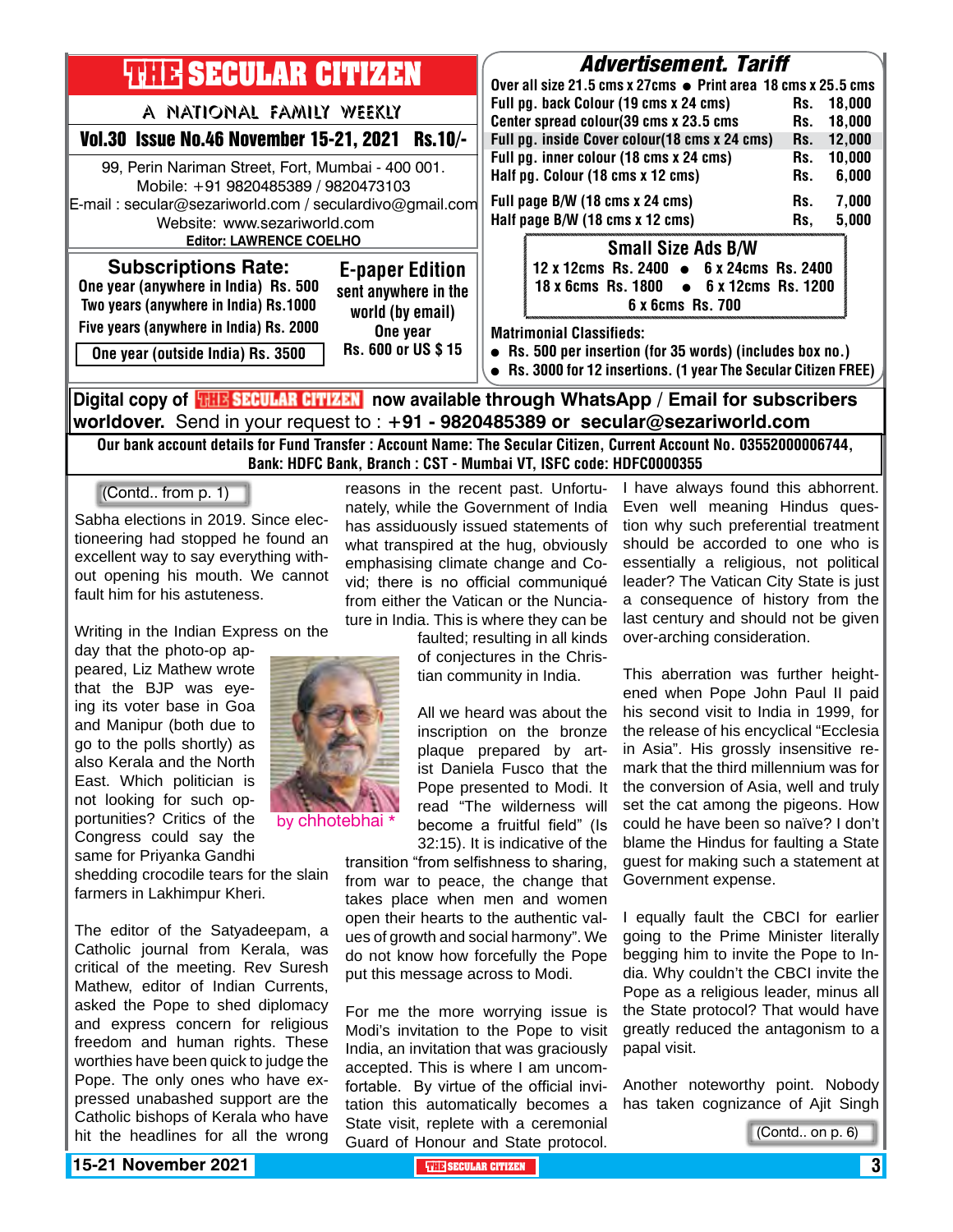# *Politics and Religion* **– Partners in Crime Everywhere**

#### *by Don Aguiar.*

Stalin once ripped all the feathers off a live chicken as a lesson to his followers. He then set the chicken on the floor a short distance away. The chicken was bloodied and suffering immensely, yet, when Stalin began to toss some bits of wheat towards the chicken it followed him around. He said to his followers "This is how easy it is to govern stupid people, they will follow you no matter how much pain you cause them, as long as you throw them a little worthless treat once in a while".

Do we see any similarities in present-day India, Afghanistan and many other countries which are now proving to be yet another perfect example of what the news has been warning humanity about, since forever?. **That the basic cause of all our problems is very simple: It is the priest and politicians. They are the ultimate partners in crime. It may promote itself as a marriage in heaven, but the results are made in hell.**

**Instead of listening to that warning, the masses, give support to their political and religious ideologies. In return, the priests and the politicians use the power we give them to brainwash us into continuing to support those same ideologies – in a catastrophic vicious circle. Of course, with each catastrophe we are assured, "Never Again!" And again, and again, and again, and again….**

We are a country of dead people. Nowhere else would people have tolerated the daily and unjustified rise in petrol, diesel and LPG prices? If the government collected 75,000 cr in taxes 2014, it is today collecting 3.50 lakh cr. isn't it daylight robbery?

Meanwhile, the masses continue to in-

doctrinate their children, with the help of education, the media, and the other "pillars" of society, with those same beliefs and values. In this way, those in power are able to make sure that nothing fundamental ever changes and we can be relied on to turn up and support them, as required.

To complete the process, the masses will of course nod their heads approvingly as the whole charade is given the stamp of heavenly approval by some priestly figure. Once enough of them are locked into identifying with one geographical location or another, with one ideology or another, then the competition between these places and between the different beliefs inevitably follows – leading to whatever level of violence is required to prove they are right. The same destructive mess they see all around them continues in an endless sorry-go-round.

The majority of the Indian people have become so inured to brutal public displays of hate violence that when they consume video images of lynching, gang rape and killing of Dalit women, and the flaunting of bigotry by our leaders, they just turn our faces away. What was it then about the recent images from Darrang in Assam — of a man with a lathi shot in his chest trying to defend his home against hundreds of armed security men, and of a young civilian jumping on and kicking the man's body even as his last breaths cease — has that stirred public outrage?

**To experience what exactly has been going on, you can watch - the people of India slipping into despair and poverty as India's growth has dropped from 10.2% in 2007-8 to 8% in 2020-21, this is so unfortunate, this economic crash is being caused in large measure by the rise of divisiveness and hate and the breakdown of trust. OR the people** 

**of Afghanistan being butchered right on the TV screen in front of you. By courtesy of the priest and politicians.**

**In the documentary by Adam Curtis, "Bitter Lakes," you can watch the twist and turns of how contemporary religion and politics have created this pathological outcome. As you watch these poor lands descend into yet another round of primitive, violent insanity, do remember all those politicians – secular and religious – who we have to thank for making all this possible. These same people with their destructive ideologies are ravaging the world on a daily basis, mostly with our consent, explicitly or implicitly.**

Taking a quick look at a comprehensive list of today's bloodletting, can you find one example on that list that is not rooted in the competition between different religious and/or political ideologies?

**While we are giving credit where it is due for this endless stream of barbarity around the world, we mustn't forget all the other beneficiaries, like the people making good money out of the sale of all those weapons, that technology, those uniforms, those medals of honour…. All totally legal of course, by courtesy of lawmakers you probably voted for, and who probably pray to Gods you may also bow down to.**

Suzy Kassem inevitable predicted - When people can get away with crimes just because they are wealthy or have the right connections, the scales are tipped against fairness and equality. The weight of corruption then becomes so heavy that it creates a dent that forces the world to become

(Contd.. on p. 6)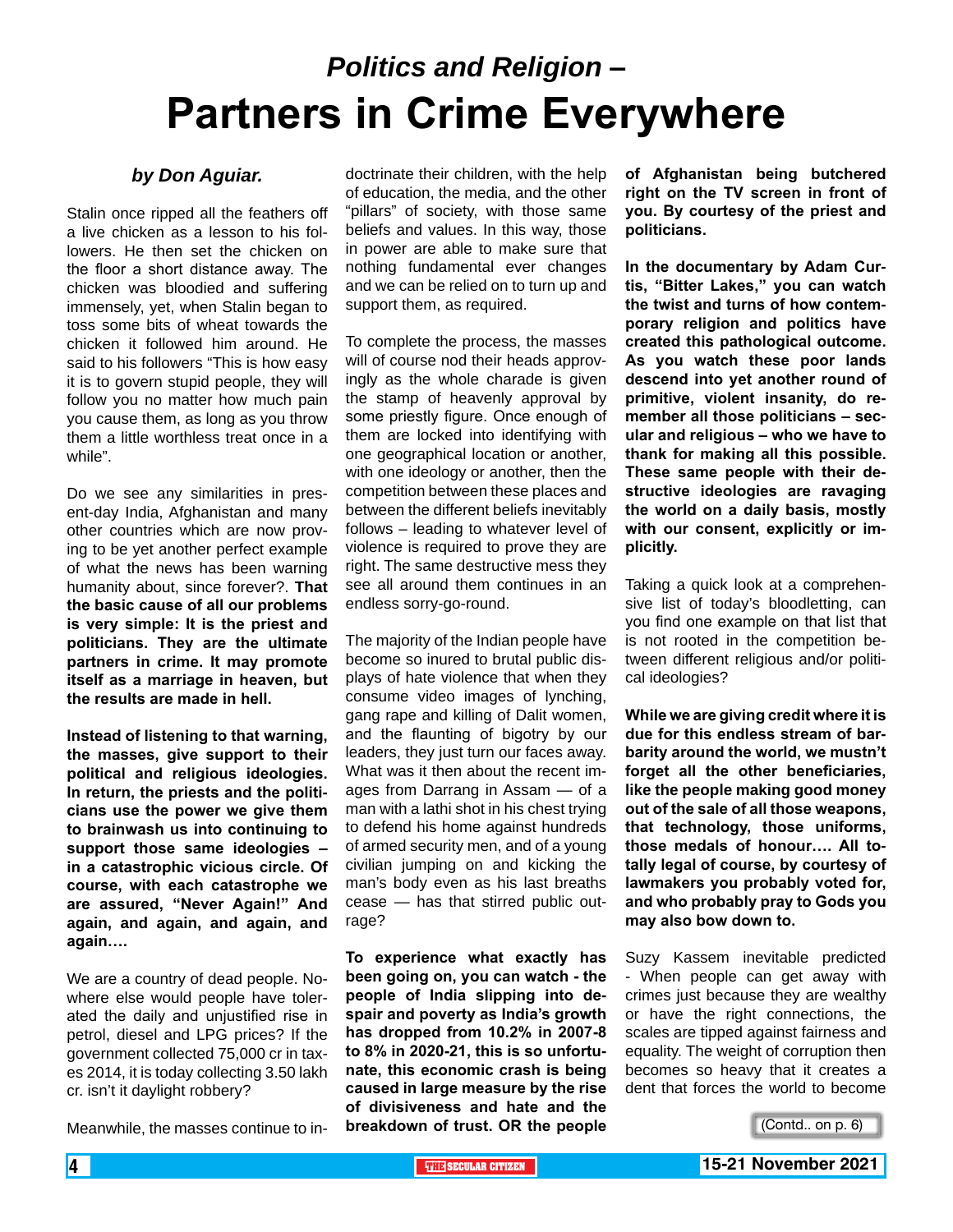

### **Bail is the rule, but not for the poor!**

Citing the precedent of Aryan Khan's bail, the Apex Court must suo moto grant bail to all undertrials, incarcerated in jails across India, for similar offenses.

Aryan Khan, son of popular film star Shah Rukh Khan, was released on bail after 28 days in jail, after being arrested in connection with the Mumbai cruise ship drugs case. Aryan Khan was fortunate to have a battery of legal luminaries arguing his case. Needless to say, his father will be happy to foot the bill amounting to several crores of rupees, which begs the qustion of how many undertrials can afford it?

There are over 3,30,000 undertrials , most of them poor, young and illiterate who are in jail because of petty crimes. They fight a lonely battle for getting bail. Many are still in jail even after being eligible for bail, simply because they cannot afford to pay the bail amount which for petty crimes amounts to between Rs 500 and Rs 5,000. Many are not even aware they are eligible to apply for bail. And they languish in jail Sadly, nobody cares.

It would be a good gesture on the part of Shah Rukh Khan if he sets up a free legal aid cell, with full time advocates, at Arthur Road jail, for assisting undertrials. Other celebrities would do well to follow the example and set up similar cells across the country. Sharing is caring.

> *—Prof Robert Castellino Malad Mumbai*

### **Doctrine of Purgatory**

 Even though there is no explicit mention of any place called 'Purga-

tory' in the scriptures, where souls are purified after death before entering divine life, the Catholic church has always asserted as an article of faith , and through various church Councils the existence of such a place, where souls detained after death, are helped by the prayers of the faithful and especially the mass offered in their memory. Theologians have presented a frightening and cruel imagery of Purgatory where souls burned with fire before entering heaven , giving us a false picture of an unmerciful God. Today with the renewed church thinking , Purgatory has emerged as a place where souls are purified , and sins burnt away with the love of a merciful God. The duration of stay and suffering are unknown , but can be shortened and alleviated by our prayers on earth. The Pope is supposed to have jurisdiction over Purgatory and enjoys a special prerogative of granting indulgences to lighten the purgatorial sufferings or even terminating them. It was Martin Luther who opposed the doctrine of Purgatory, since it was linked to the un-Christian practice of the sale of indulgences during the days of the Reformation. Today, though this obnoxious practice of selling indulgences no longer exists, the church continues to grant indulgences for the remission of sins of the dead, which are obtained through acts of penance and sacrifice. Just today, it was amusing to read a Whats App prayer of St Gertrude forwarded to me by some unknown bigot, who believes that the prayer has the power to release 1000 souls from Purgatory, each time it is said. This is something akin to what Martin Luther published in his '95 Theses' that "as soon as the pennies start to jingle in the church coffers, souls start to fly out of Purgatory". Has anyone seen these things happen ?

*— A. F. Nazareth, Alto Porvorim, Goa* 

### **The Side Effects Of Fire Crackers On Animals**

Dogs and cats have a 100 times more powerful hearing capacity than humans. They get highly traumatized and some of them may even go deaf.

Many dogs and cats lose their appetite completely.

Many dogs and cats go missing as they run away out of fear on hearing the noise of crackers.

Many insects also die instantly.

Birds have poor vision, especially at night and they bump into unknown objects and injure themselves. They are also sensitive and many of them die out of shock.

> *—Jubel D'Cruz, Mumbai.*

### **Ruling party at the cost of country!**

Last fortnight almost everyday petrol and diesel prices were rising by 35 paise continuously. But the moment the BJP suffered in byelections significantly -specially in Himachal Pradesh at the hands of the Congress and in West Bengal at the hands of the Trinamool Congress, the government reduced the petrol price by 5 rupees per litre and diesel price by 10 rupees per litter!

किसकी बापका क्या जाता है?

The BJP Sarkar seems to say let the government suffer financial loss by decreasing the prices of petrol and diesel but my party should win more seats. At the cost of 'Jai Hind' let the Lotus bloom! Is this Rashtrabhakti or Rashtra Droha?

That's why I had written to Pope Francis not to entertain Feku Modiji if he visits him at all on the occasion of G20 meeting. But Pope went further and embraced him, एम्ब्रचेद् हिम्, गले ल– गाया!

Now Modiji has invited the Pope in India. I hope the Pope does not simply praise him to skies and goes away, leaving us minorities to suffer mob lynchings!

सत्यमेव जयते!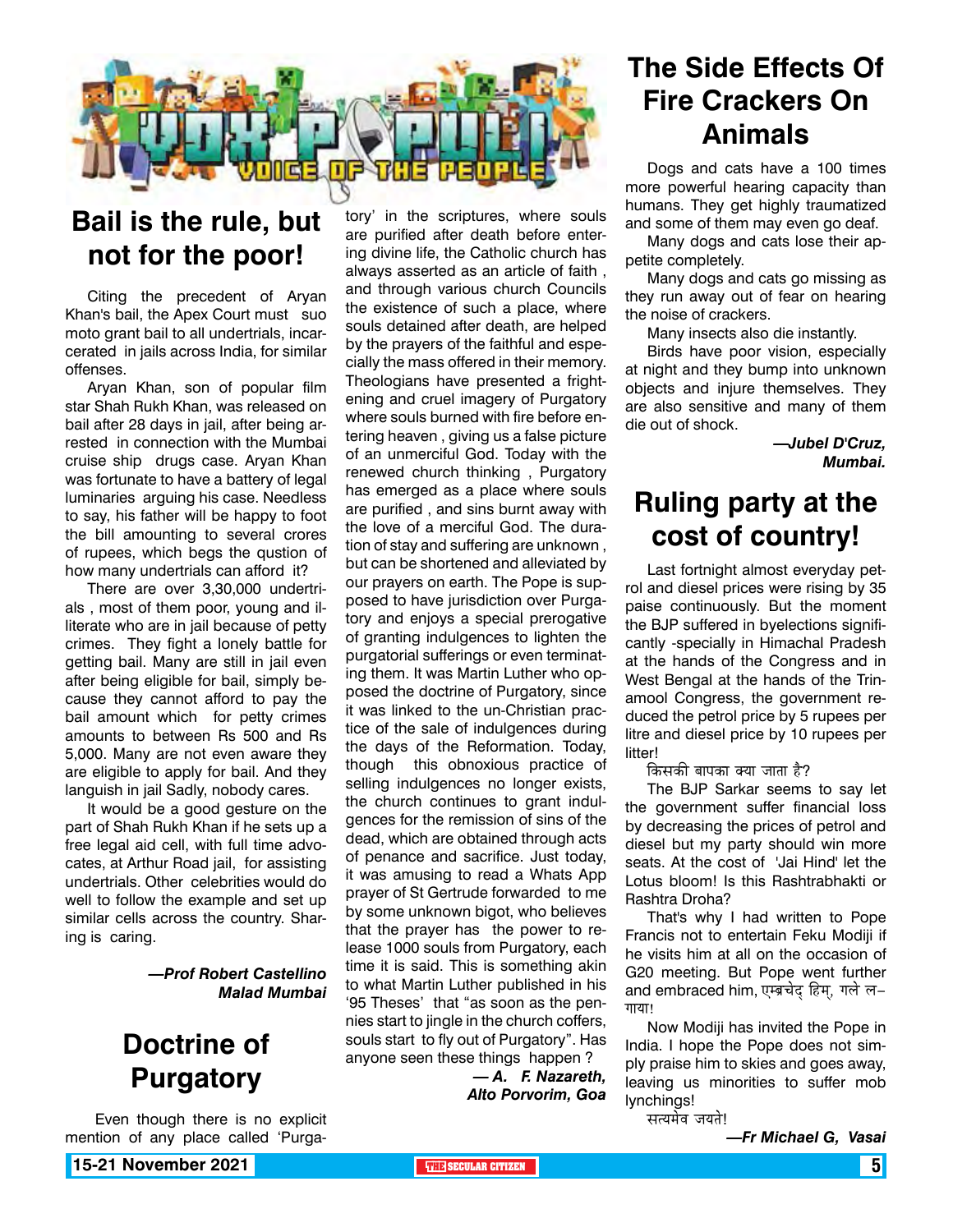slanted, so much so – that justice just slips off.

If you feel trapped by this dilemma – using the conditioned mind to resolve the problems created by the conditioned mind – and you do not want to stay in this rut, a very clear set of alternatives for everyone to explore exist. There is no revolutionary cavalry of comrades coming over the hill to rescue us. There is no saviour waiting in the wings for "the right moment to come and save us." Each of us individually is going to have to summon up the courage to just say "no" – and stop participating in our own destruction. And say "yes" to something totally different. Everything else has been tried and has failed. Everybody has tried to transform society.

**After centuries of bloody revolutions, of theories, of philosophies, of ideologies, of beliefs, of this-ism and that-ism, always promising… And here we are on the verge of major global catastrophes, having to scour Steven Pinker's statistics to convince ourselves that there is – as so many people still blindly insist – "No problem."**

All that is now left is the more arduous journey of individual transformation. Which no one can do for anyone else? Are we living in a hypocrite society as one see society as one big conspiracy theory as anything based on belief is bogus?





There are some perpetual principles that govern everything in life. And to be specific, difficult times create strong men, strong men create good times, good times produce powerless men, and powerless men create hard times. Many will not understand, but posterity and prosperity in our country produces parasites rather than life fighters....

Ayn Rand predicted the inevitable - When you see that in order to produce, you need to obtain permission from men who produce nothing. When you see that money is flowing to those who deal, not in good but in favours. When you see that men get richer by graft and by pull than by work, and your laws don't protect you against them, but protect them against you. When you see corruption being rewarded and honesty becoming a selfsacrifice – You may know that your society is doomed.



**or** 

**secular@sezariworld.com**



#### **Ideal for Families, Groups, Wedding people, Furnished Kitchen, Inverter, Car Park facilities available 10 persons can stay comfortably Located near Mapusa Bus stand or Mapusa Market at Boshan complex on Mapusa / Calangute Road**

#### **Adv. Booking : 7038595722 / 0832-2445062**

*Facilities : Standard beds, A/C, Western Toilets / Bathrooms, Geysers, Gas Burner, Fridge, Microwave Oven,Washing Machine, Dining Table, TV, Stands for drying clothes, etc.*

(Contd.. from p. 3)

Doval, the former master spy, and now National Security Advisor, being part of the Indian delegation to the Vatican. What was his role when no security threats were involved? He is believed to be the master strategist (other than poll management that is Amit Shah's role). It is he who plans the much touted "surgical strikes". Remember that Modi asked for the meeting with the Pope. He again made the surprising announcement of the invitation to India, catching our bishops red faced with their red skull caps and sashes! Another master stroke from Doval.

If on the one hand Christian leaders in India have been caught off guard by the hug; then so has the RSS and Hindutva brigade, that immediately linked the invitation to a moratorium on religious conversions. The hug is over. Let us now see how the proposed papal visit unfolds. Political gainsaying apart, I personally feel that the Pope's sincerity and charisma may have touched our Prime Minister. Post the hug, it will be difficult for the so-called fringe elements to tom-tom their bugbear on conversions. Watch this space.

> *• The writer is the Convenor of the Indian Catholic Forum.*

**Please renew your subscription if expired. Mention your subscription no. while sending the renewal amount**

#### **WELL'S SECULAR CITIZEN**

News items, Articles, Stories, Opinions, interviews, Poems, etc. may be sent in -

on WhatsApp: +91 9820485389

Via Email: secular@sezariworld.com

news@sezariworld.com seculardivo@gmail.com

by Post **The Secular Citizen** 99, Perin Nariman Street, 1st Floor, Fort, Mumbai 400001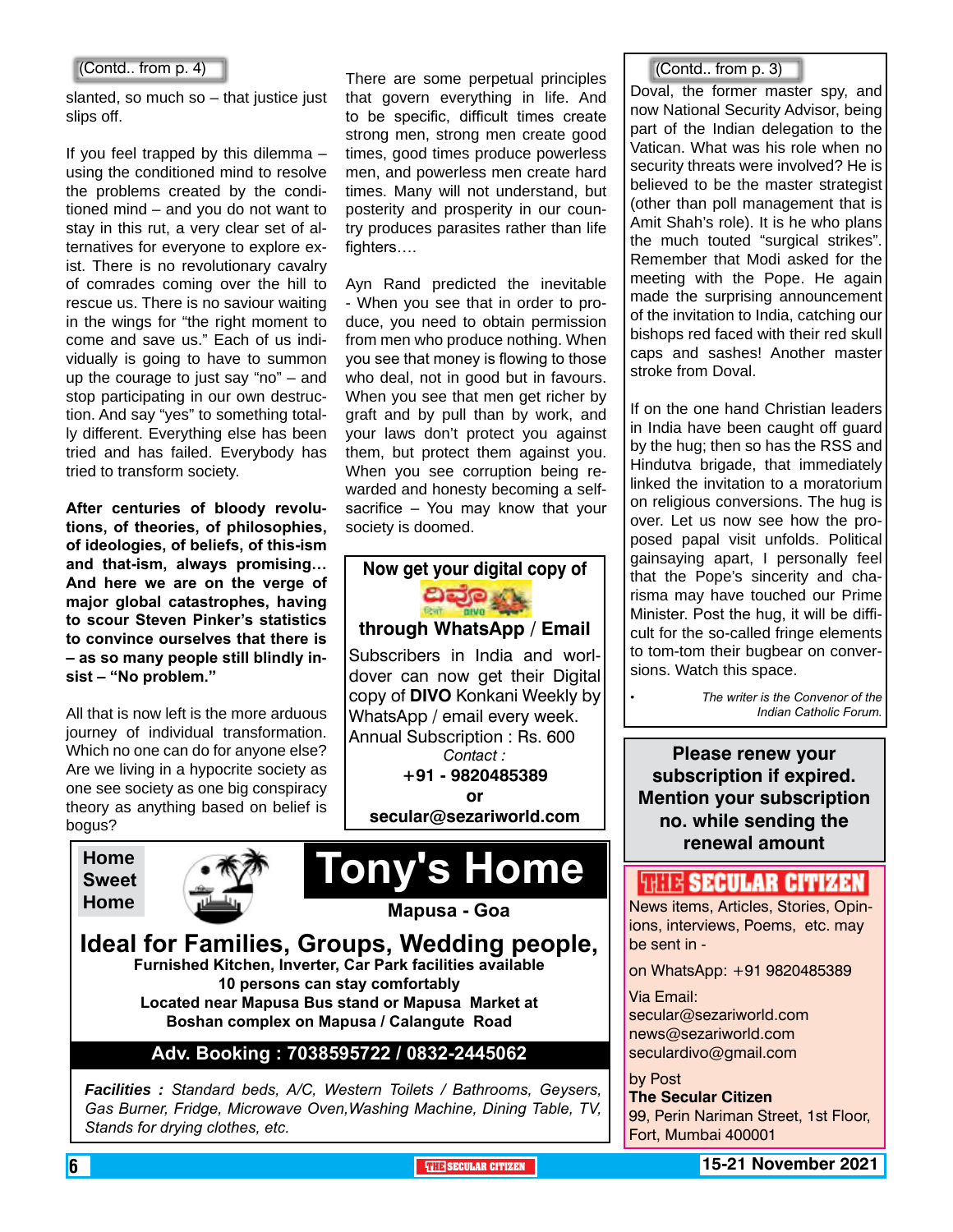# **Pope talks to Mumbai Nun - Oct 22, 2021**

**Rev Sr. Philomena D'Souza, FMA ,** of the 'Salesians' as the order is popularly known, belongs to the Mumbai province; she has been in leading roles and her contribution is noteworthy. In fact, with regard to her book "Don Bosco in Mangalore Before the Arrival of the Salesians" and has

was scheduled that the Chapter group would visit Vatican for the audience on October 22, 2021 - but, no one would ever dream that, instead the Pope would visit the venue and spend quality time with the delegates; that exactly is what happened and it was a a rarest of the rare meeting. But,



then given the ster:ing qualities of Pope Francis his quiet humility, humane and qualities which endure him to the church it was another great happening that bodes well. Let us read what Sr. Philomena says about the Pope's visit in her own exYvonne came and announced that we cannot go as the Pope is not keeping well. So he will give us a direct message online in the hall.

 Everything was completely incognito and hush hush. Neither the Vatican nor the Italian security knew about this visit till 11am, that day. So we were told not to come out of the hall and not to send any message to anyone, till we were told that he had returned to the Vatican. When I met him, I told him, please bless and pray for the church in India. And he told me, you pray too, because in a few days time Modi is coming here to meet me! He came in a simple white and black car, with no sign of VIP lights, accompanied by two other navy blue cars. Everyone including service personnel in the house got to meet him personally. He gave them a rosary each. The Pope also told us that Pope John Paul I (the Pope of 33days, who was very much like Pope Francis) will soon be beatified."

\*\*\* An 8 minute video of Pope Francis visit to us last Friday with English subtitles, if you like to watch..... https://youtube.com/watch?v=DoZ\_ ULcUxow&feature=share

Indeed this was a singular honour for all Indian Catholics and church

figured in many publications over the years including 'Secular Citizen Weekly'. Rev Sr has Masters in Psychology from the Pontifical Faculty of Sciences of Education Rome, has done significant work in the field of Youth Ministry and Women Empowerment. One of her books on Mary, Behold the Woman was recognised by the Pontifical Marian Academy and was awarded by Pope St. John Paul II in Oct. 2002. She is also a member of the ACSSA, an International Association of the Promoters of Salesian History. Sr. Philomena D'Souza, is the daughter of Late Bonaventure and Benedicta D'Souza, devout Catholics, people of the soil and farmers from St. Ignatius Parish Paladka, near Mangalore.

Rev Sr. Philomena, was a delegate from India at the FMA General Chapter ( a very important conference of the Salesian nuns world wide) that began about a month back. The nuns at such world meets in Rome, are usually given a special group audience with the Pope and accordingly it

citement :

" On October 22, Pope Francis gave us a surprise visit and when I met him, he told me to pray for Modi's meeting with him soon; seeing me in sa-

ree he said I know you must be from India. Pope Francis came to meet us at the Chapter in our Salesian mother house in Rome. After the near hour long message, he met each of us. His simplicity, athomeness and

personal attention to each one is something amazing. The Pope himself had offered to do this surprise visit as he had told Mother General that he was doing it out of gratitude to God and to the congregation. Everything was a complete surprise. We were supposed to go for the audience today. Yesterday evening, the Mother



through the presence of Rev Sr. Philomena D'Souza FMA., a [proud moment indeed.

> *- Compiled : Ivan Saldanha-Shet.*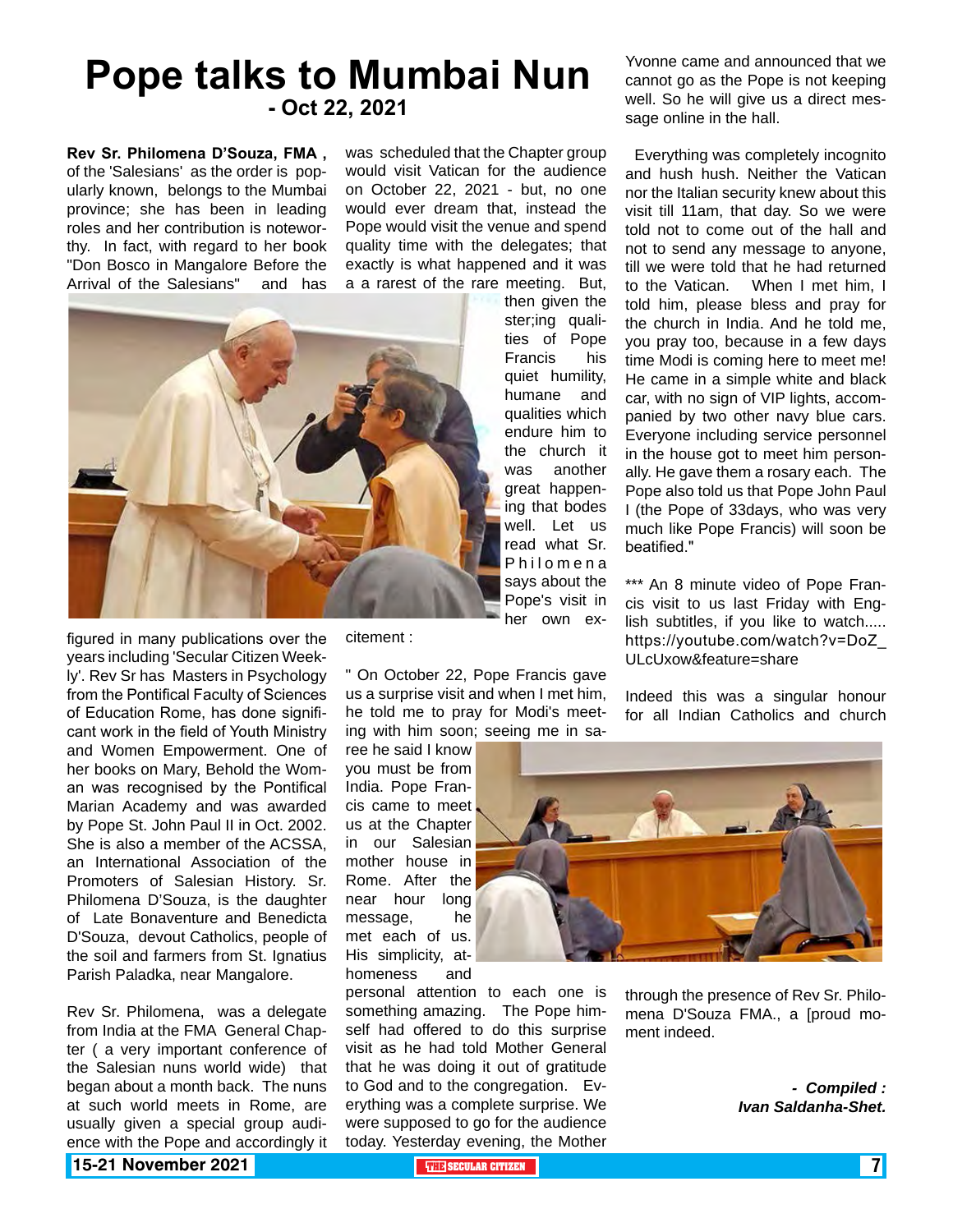# **Body Dysmorphia Disorder**

The Cambridge Dictionary de-<br>fines Dysmorphia as "A condi-<br>tion in which part of the body<br>is a different shape from normal." It fines Dysmorphia as "A condition in which part of the body is a different shape from normal." It is a deformity or abnormality in the body. But it is often used to indicate an obsessive preoccupation with a perceived flaw in one's appearance. In reality the flaw, for instance a few pimples, may seem minor or non-existent to others but the person with the obsession. Such a person is suffering from Body Dysmorphia Disorder or BDD. It is estimated that around one million people suffer from BDD in India.

Sufferers from BDD tend to go into a shell and avoid social contact. They are constantly checking themselves in the mirror and try to hide the perceived defect. Another symptom is repetitive behavior such as constantly rubbing

a perceived flaw. He longs for positive affirmations and needs to be reassured by others that he looks good. He fears ridicule. Sleep patterns are adversely affected. Muscular dysmorphia occurs when he perceives his body to be too thin and is obsessed with weights to

build up muscles. She thinks she is too fat and goes into extremes of fasting. She follows diet fads and may land up being anorexic. The sufferer constantly checks herself in the mirror. She goes out of her way to hide her non-existent defect by wearing loose clothing, constantly picks into her pimples thus causing lesions and infections.

Plastic surgery is a necessity in cases such as acid, burn or accident victims. We all resort to some sort of creams and make up to hide skin blemishes. We may need to wear braces to correct our protruding teeth and dental caps. What makes BDD sufferers different is excessive use of plastic surgery for nose jobs, thinner lips, hair transplants, reduction in the size

of the jaw and so on. The person is obsessed with creams and cosmetics in order to hide blemishes. BDD is a mental disorder that needs to be treated as otherwise it could lead to serious consequences starting with anxiety, depression and, in some cases, even suicide.

Psychologists state that this disorder is likely to start during the teen years. Cultural, psychological and biological factors influence adolescents. Advertisements promoting the face and body beautiful, influencers, social media and peer group opinion aggravate insecurities among the young. The self verification theory states that adolescents use selfies in order to obtain more 'likes'. This is because we suffer from a misconception that physical looks are very important. Many adolescents hero worship film stars

and their seemingly perfect looks. The entertainment industry thrives on illusions. Actors must look attractive. In order to survive they are constantly under the plastic surgeon's knife. Don't get fooled by those wrinkle pimple free faces and pouting lips. Similarly models

strutting the ramp need to have a slim body so that they can influence those with deep pockets to buy what are sometimes outrageous clothes. Beauty, it would appear, is in the eyes of the influenced beholder.

Maya's mother Surekha works hard as a help in several homes in order to give Maya a college education. Much to Surekha's disappointment, Maya quit college because of 'body shaming' as she did not fit the norms of being super slim. This is unfortunate. Ironically not being fair skinned is a cultural cause of BDD in a nation where most of us are brown skinned.

What is the way forward to get out of these obsessions? Experts have put forth many suggestions.

It is important to make an effort to mix with others. My friend recalls how insecure she felt about her dusky complexion which was considered a flaw by elders in her family. She would force herself to strike up a conversation with her batch mates in college.

Experts suggest focussing on goals such as learning more about a given subject. This will divert one's mind from obsessing about looks. External appearances, after all, are not the beall and end-all of life.

Psychologists suggest relaxation techniques and stress management. They suggest that we should not make any major decisions when we get into a fixation about our appearance. In extreme cases they recommend cognitive and behavioral therapies in order to correct false beliefs. Anti-depressants may be prescribed. All these techniques and therapies enable the individual to develop resilience. The support of family and close friends is of paramount importance to give a sense of belonging to a person who is unfortunately going through this disorder.

It may be necessary to accept certain shortcomings and move forward. Linda would never leave her home without her super high pair of stilettos in order to make up for her short stature. Her pals would joke, "So Linda you are flaunting a new pair of stilts today." "Hey Linda! Better not try to climb Mt. Everest with your stilts." This overuse of high heels could adversely impact Linda's health but she was not confident enough to change her ways. When amputees accept their challenges and move on, why can't others?

The world offers a plethora of areas to explore. There are new books to read, places to explore, adventure sports to get a thrill from, ever expanding horizons of learning – all catering to our uniqueness as individuals. Our lives could be multi-dimensional. However, in order to weave a rich tapestry of our lives, we should not allow ourselves to focus only on our outward physical appearances.

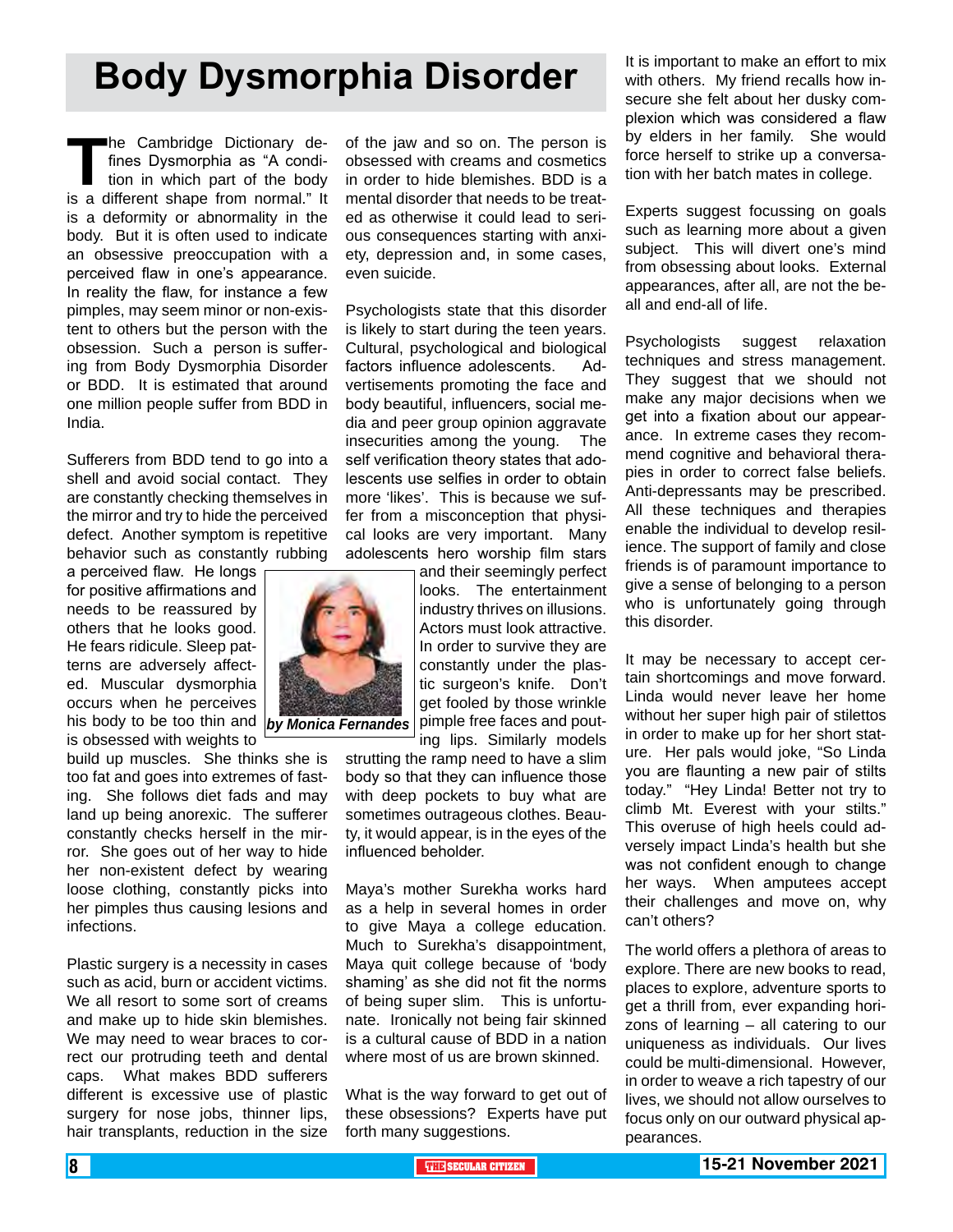# **World Philosophy Day (WPD)!**

#### *Drs. HazelL & Trevor Colaso*

**WPD** is observed annually on the third Thursday of November – This year 18 Nov. 2021. UNESCO introduced WPD in 2005. It is a Day for people to share thoughts, explore and discuss new ideas, and inspire debate on society's numerous challenges!

Its Director-General Koichiro Matsuura had said, "Philosophy gave the conceptual grounding to the principles and values that shaped world peace, democracy, human rights and gender equality. Reflection on contemporary society's unsolved problems was always at the heart of philosophical analysis!"

#### **What is Philosophy!**

It is a way of thinking about certain subjects, such as, ethics, existence, thought, time, etc. - its meaning and values! It involves the 4Rs – Responsiveness, Reflection, Reason, and Revaluation! The hope was that by studying philosophy, one could learn to think better, to act wisely, and improve the quality of one's life!

#### **5 Famous Catholic Philosophers!**

- **\*St. Anselm:** This 12th century Benedictine monk is well known for his Ontological Argument for the existence of God; and is referred to as the 'Scholastic Doctor'!
- \***St. Thomas Aquinas:** He was a philosophical giant of the 13th century. His Summa Theologiae is a required text in many philosophy programs.
- **\*Blessed Duns Scotus:** He is known as one of the four great philosophers of 'High Scholasticism'!
- **\*William Ockham:** He taught a philosophy of simplicity; and is known for Ockham's Razor! – Commonly interpreted to mean that the simplest solution is always the best.
- **\*Blaise Pascal:** Renowned for his Pascal's Wages – People should live as if there is a God, betting on the chance that there is, rather than living life that there isn't a God; and

being surprised in the afterlife by the reality of Hell!

#### **Inspirational Catholic Philosophy Quotes!**

\*Love to be real, must cost, must hurt, and must empty us of self! – St Mother Teresa. \*Disorder in society is the result of disorder in life! – St Angela Merici. \*A servant is not holy if he/she is not busy! – St. Zita. \*To love God is greater than to know Him… Devotion is a certain act of the will, by which a person gives oneself promptly to service … Charity brings to life those who are spiritually dead! … To convert somebody, go and take him by hand and guide him! - St Thomas Aquinas.

\*Pray as though everything depended on God. Work as though everything depended on you. … This is the very perfection of man; to find out his own imperfections. … If you believe what you like in the Gospel, and reject what you don't like, it is not the Gospel you believe, but yourself! – St. Augustine. \*Unless there is a Good Friday, there can be no Easter Sunday! - Archbishop Fulton Sheen. \*Occupy your minds with good thoughts, or the enemy will fill them with bad ones – St. Thomas More. \*Charity is certainly greater than any rule. Moreover, all rules must lead to charity! – St. Vincent de Paul. \*We

always find that those who walked closest to Christ in word and deed, were those who had to bear the greatest trials! You cannot be half a saint; you must be a whole saint or no saint at all – St. Theresa of Lisieux. \*We are an Easter people, and halleluiah is our song! – St. Pope John Paul II. **\*Christ beside me;** Christ before me; Christ behind me; Christ within me; Christ beneath me; Christ above me! - St. Patrick. \*You can't give God deadlines. So pray, hope and don't worry. – St. Padre Pio. \*Without the burden of afflictions, it is impossible to reach the height of grace. The gift of grace increases as the struggle increases. … Apart from the Cross, there is no other ladder by which we may go to heaven – St Rose de Lima. \*Jesus loves hidden souls. A hidden flower is the most fragrant. I must strive to make the interior of my soul a resting place for the merciful and heart of Jesus – St. Faustina kowalka, in Divine Mercy in my soul. \*When you reach the Tabernacle, remember that He has been waiting to teach you for twenty centuries. – St. Josemaria Escriva. \*Love God, serve God. Everything is in that. To be a servant of Christ is to be truly free! – St. Clare of Assisi. \*Charity and devotion are no different from each other; like the flame from the fire – St. Francis de Sales. \*A good Catholic meddles in politics, offering the best of oneself; so that those who govern do so properly. The best we can offer is 'Prayer'! – Pope Francis.

# **For all your Printing needs under one roof**

**Books, Folders, Magazines, Office stationary, Leaflets, Handouts, Reports, Cards, Presentations, Religious readings, Designing, Ad designs, Packaging boxes, Cartoons, Exhibition displays, Product Marketing promotional innovations.**

> *Contact:* **The Secular Citizen Tel.: 9820485389**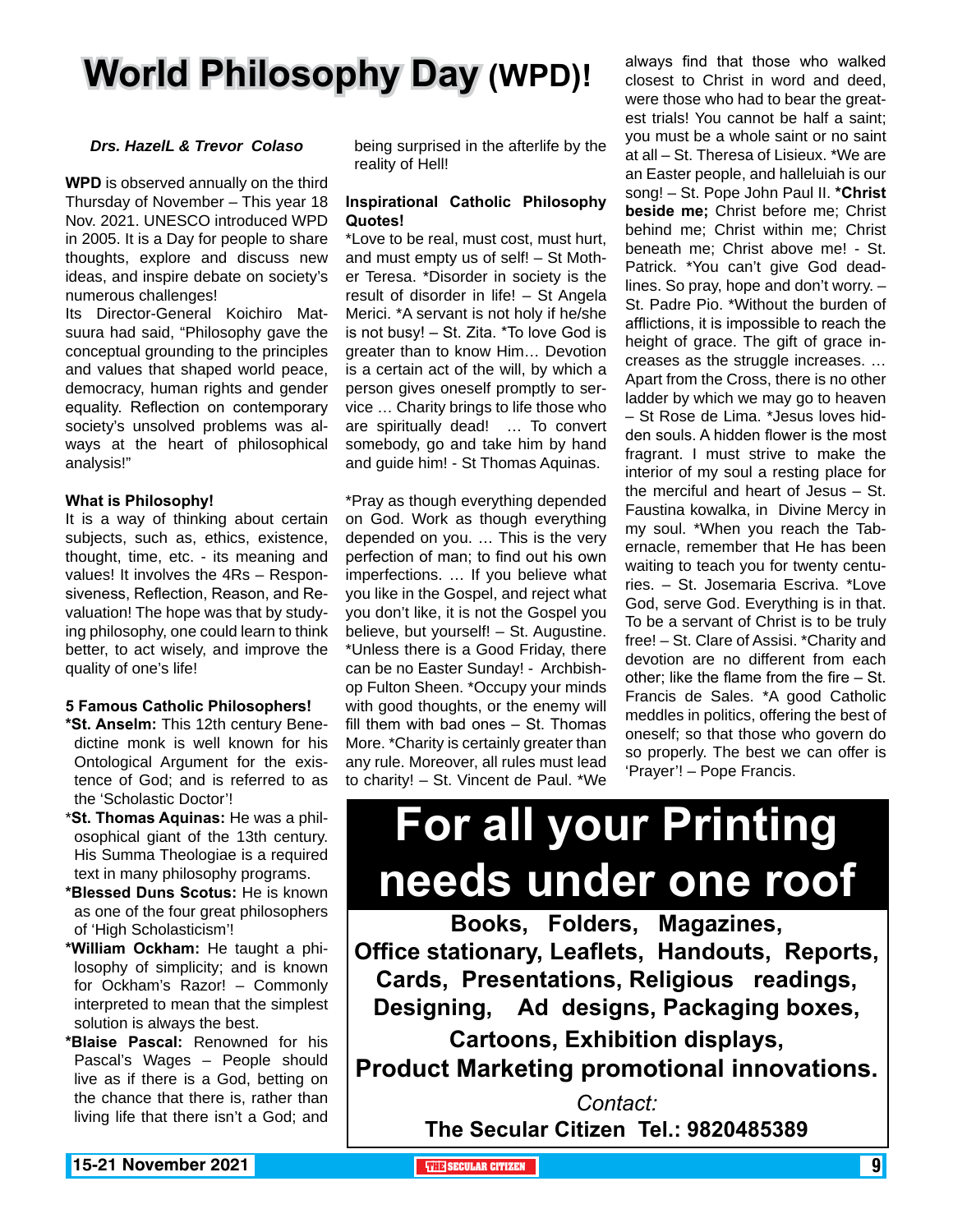# **Gifts are Parables!**

**Pope Francis is an excellent communicator! Like his Master Jesus, he also uses stories, real life examples, the burning context and** communicator! Like his Master Jesus, he also uses stories, real even parables! Gifts are also parables. Jesus illustrates this so powerfully in the widow's mite! The generosity to give of one's all! Gifts, we know, speak volumes. We all experience this in our daily lives: the material cost of the gift is perhaps irrelevant; a pressed leaf, a shell from the beach, an unintelligible drawing by a child or even a flower that is spontaneously plucked, given with love and meaning all tell a story: not merely about the gift, but also of the giver and the receiver!

So, when Prime Minister Narendra Modi met Pope Francis in the Vatican on 30 October the exchange of gifts between the two was important.

Vatican News reports, *"The Indian Prime Minister gifted the Pope a silver candlestick and a book on the commitment to the environment. The Pope reciprocated with a bronze plaque with*

*will become a garden", volumes of papal documents,*

*his message for World Day of Peace and the document on Human Fraternity, signed on February 4 of 2019 in Abu Dhabi by the Pope and the Grand Imam of Al-Azhar".*

The official communiqué from the Holy See Press Office following the visit was rather terse *"Today, 30 October, the Holy Father Francis received in audience, in the Vatican Apostolic Palace, the Prime Minister of the Republic of India, Mr. Narendra Modi".* Then a couple of sentences more, referring to the meeting in the Secretariat of State where there was a 'brief conversation' about the 'cordial relations' between the Holy See and India. Very little has been made public about their conversations or of what transpired during the meeting, which from

a scheduled twenty minutes lasted for almost an hour! Interestingly, when US President Biden met Pope Francis the previous day the Holy See communiqué was more detailed *"During the course of the cordial discussions, the Parties focused on the joint commitment to the protection and care of the planet, the healthcare situation and the fight against the Covid-19 pandemic, as well as the theme of refugees and assistance to migrants. Reference was also made to the protection of human rights, including freedom of religion and conscience".* Too much weightage however, need not be given to these communiqués even if they are strikingly different! But the gifts do speak!

The four gifts which Pope Francis gave PM Modi are extremely significant: they are parables!

the *inscription "The desert* BY FR. CEDRIC PRAKASH ebrated Italian artist Daniela **The first,** the pièce de resistance, is a bronze casting, opencast in parts 19 cm in diameter, manually treated with a polychrome veneer. It is done by the cel-

**SJ** Fusco. The words inscribed on the plaque state, *"To the*

*Honourable Narendra Modi Prime Minister of India 30 October 2021. The work is meant to represent the words of the Prophet Isaiah "the wilderness will become a fruitful field" (Is 32: 15) The dry, thorny branch that blossoms and bears fruit symbolizes the passage from selfishness to sharing, from war to peace; it is a parable of the change that takes place when men and women open their hearts to the authentic values of growth and social harmony. The tondo is not perfect, but missing some parts, as a sign of the commitment demanded of everyone."* Just the words on the plaque, with an impartial reading, says it all! It is a way of proceeding, a direction which we must take, if we believe in change. The missing parts of the tondo signify the heavy responsibility entrusted to



all, particularly those in authority, if one has to move from selfishness to sharing, from war to peace! A parable of change takes place only when one's heart is open to the authentic values of growth and social harmony. Does that ring a bell? Does one have the courage to look into the stark realities that grip India today?

The words from the Prophet Isaiah (32:15) are powerfully directional. The entire Chapter 32 needs to be read and reflected upon if one needs to understand the meaning of this one statement! These include *"a king will reign in righteousness and rulers will rule with justice (#2).Then the eyes of those who see will no longer be closed, and the ears of those who hear will listen.(#3)The fearful heart will know and understand, and the stammering tongue will be fluent and clear.(#4).No longer will the fool be called noble nor the scoundrel be highly respected(#5) For fools speak folly, their hearts are bent on evil: They practice ungodliness and spread error concerning the LORD; the hungry they leave empty and from the thirsty they withhold water(#6)Scoundrels use wicked methods, they make up evil schemes to destroy the poor with lies, even when the plea of the needy is just.(#7).* Familiar words indeed! Prophet Isaiah born in 765 BC took a stand against the powerful, unjust, fascist rulers of his time and on behalf of the poor and needy, the exploited and excluded. Jesus' Messianic Proclamation, is from the Prophet Isaiah.

Isaiah challenges the women to be less complacent "to rise up and listen"



10 **THE SECULAR CITIZEN 15-21 November 2021** (Contd.. on p. 11)

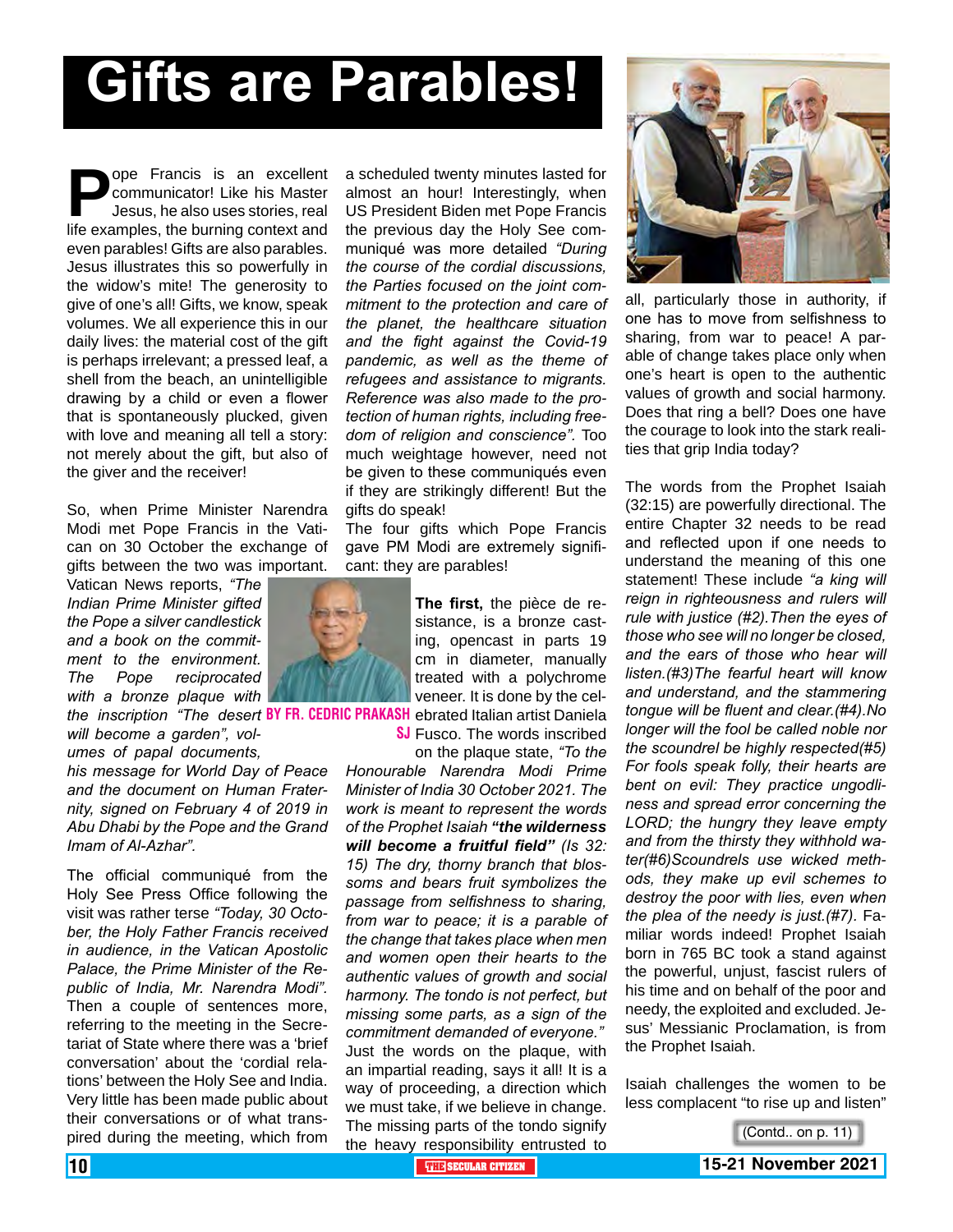#### (Contd.. from p. 10)

(#9). And goes on to add, *"the LORD's justice will dwell in the desert, his righteousness lives in the fertile field. (#16) The fruit of that righteousness will be peace; its effect will be quietness and confidence forever. (#17).* In presenting the PM with this very meaningful gift – Pope Francis is clearly making a strong statement on what good governance is about! One has to be totally naïve, an absolute moron or very frightened, to think otherwise!!

**The Second gift** is Pope Francis' Message for the 54th World Day of Peace (1 Jan 2021). Pope Francis never minces words. His annual peace messages are not the wishy-washy type. He strikes at what is endemic in society and demands that these issues are addressed if one needs sustainable peace. In his opening para he says, *"Sad to say, we have also seen a surge in various forms of nationalism, racism and xenophobia, and wars and conflicts that bring only death and destruction in their wake. These and other events that marked humanity's path this past year have taught us how important it is to care for one another and for creation in our efforts to build a more fraternal society. That is why I have chosen as the title of this year's Message, A Culture of Care as a Path to Peace. A culture of care as a way to combat the culture of indifference, waste and confrontation so prevalent in our time."*

He defends human rights saying *"The very concept of the person, which originated and developed in Christianity, fosters the pursuit of a fully human development. Person always signifies relationship, not individualism; it affirms inclusion, not exclusion, unique and inviolable dignity, not exploitation". Each human person is an end in himself or herself, and never simply a means to be valued only for his or her usefulness. Persons are created to live together in families, communities and societies, where all are equal in dignity. Human rights derive from this dignity, as do human duties, like the responsibility to welcome and assist*

*the poor, the sick, the excluded, every one of our "neighbours, near or far in space and time"*.

His message provides a roadmap , a compass pointing to a common path to those in authority, *"At a time dominated by a culture of waste, faced with growing inequalities both within and between nations, I urge government leaders and those of international organizations, business leaders, scientists, communicators and educators, to take up these principles as a "compass" capable of pointing out a common direction and ensuring "a more humane future"] in the process of globalization. This will enable us to esteem the value and dignity of every person, to act together in solidarity for the common good, and to bring relief to those suffering from poverty, disease, slavery, armed conflicts, and discrimination. I ask everyone to take this compass in hand and to become a prophetic witness of the culture of care, working to overcome the many existing social inequalities. This can only come about through a widespread and meaningful involvement on the part of women, in the family and in every social, political and institutional sphere"*

**The third gift** is the Document on 'Human Fraternity: for World Peace and Living Together' which is a pathbreaking treatise jointly signed by Pope Francis and the Grand Imam of Al-Azhar on 4 Feb 2019. The document as is obvious in the title says three very clear things: we need world peace; in order to achieve it we must shed exclusiveness, hate and vio-

#### **Promote your products and services. Find new clients**

*Advertise in*

**WHIR SECULAR CITIZEN** *Contact:* **Tel.: +91 9820485389 / 9820473103** Email: secular@sezariworld.com

lence; we must begin now! The document has a gripping introduction, 'In the Name of…' a litany which cannot be put aside. Almighty God is first invoked and later on includes, *"In the name of human fraternity that embraces all human beings, unites them and renders them equal; In the name of this fraternity torn apart by policies of extremism and division, by systems of unrestrained profit or by hateful ideological tendencies that manipulate the actions and the future of men and women; In the name of justice and mercy, the foundations of prosperity and the cornerstone of faith"*

The Document has to be read, reflected upon and acted upon. There is not a word or which is unnecessary. It contextualises the reality of today and sets forth challenges which need to be addressed *"This Declaration, setting out from a profound consideration of our contemporary reality, valuing its successes and in solidarity with its suffering, disasters and calamities, believes firmly that among the most important causes of the crises of the modern world are a desensitized human conscience, a distancing from religious values and a prevailing individualism accompanied by materialistic philosophies that deify the human person and introduce worldly and material values in place of supreme and transcendental principles."*

There is total clarity in statements like, *"We likewise affirm that major political crises, situations of injustice and lack of equitable distribution of natural resources – which only a rich minority benefit from, to the detriment of the majority of the peoples of the earth – have generated, and continue to generate, vast numbers of poor, infirm and deceased persons. This leads to catastrophic crises that various countries have fallen victim to despite their natural resources and the resourcefulness of young people which characterize these nations. In the face of such crises that result in the deaths of millions of children – wasted away from poverty and hunger – there is an unacceptable silence on the international level.*

(Contd.. on p. 13)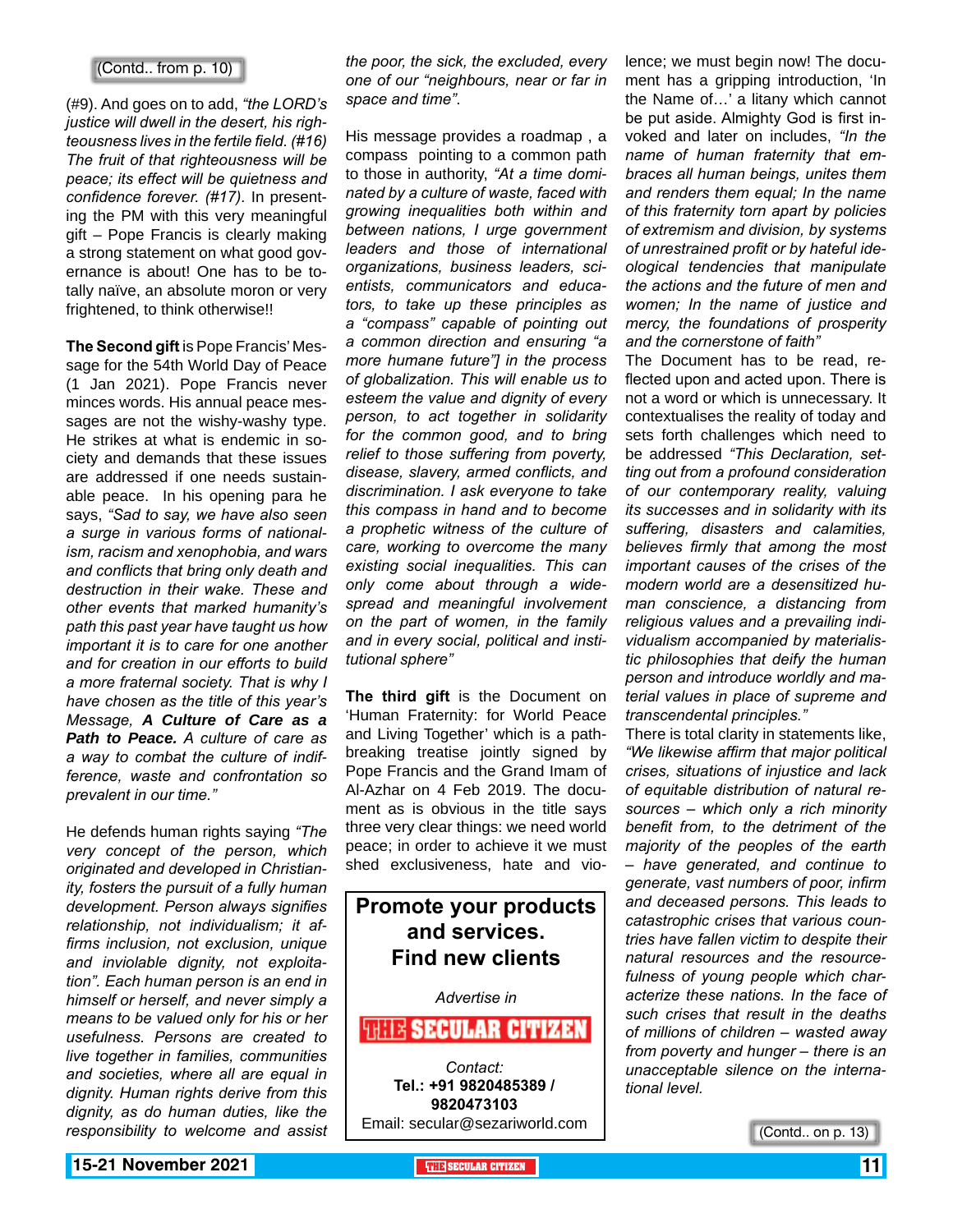#### **Church Humour**

 Two little boys were at sitting together in a church during a wedding ceremony.

 As the couple said, "I do", one of the boys leaned over to the other and asked, "I wonder how many wives can a man have?"

 The second boy looked at his friend like he was an idiot and said, "He can have 16 wives."

 "How do you know that?" the first boy asked.

 "Weren't you listening? The priest just said it. Four better, four worse, four richer, and four poorer."

— Jubel D'Cruz

#### \*\*\*\*\*

Husband: "Why do you keep reading our marriage license?"

Wife: "I'm looking for an expiration date."

#### \*\*\*\*\*

At every party there are two kinds of people: those who want to go home and those who don't. The trouble is, they are usually married to each other.

\*\*\*\*\*

*"Marriage is like a video game. Starts off easy, then gets harder, and eventually you go online and find a way to cheat." — Chris Burns* \*\*\*\*\*

At the cocktail party, one woman said to another, "Aren't you wearing your wedding ring on the wrong finger?" The other replied, "Yes, I am, I married the wrong man."

\*\*\*\*\*

Do you know why boyfriends are like cars? Because they drive you crazy! \*\*\*\*\*

Why should you never laugh at the choices your girlfriend makes? Because you're also one of them. \*\*\*\*\*

#### **Increase in LPG price**

I ordered two dosas in a restaurant. When I received the bill, I noticed that they had charged one dosa at Rs 40 and one at Rs 50. I asked the waiter why he had put two different rates for the same dosa. His reply was



epic, "Sir, by the time you ordered the second dosa, the price of the gas cylinder had increased by Rs 266.

----------

#### **Church Humour**

Two little boys were at sitting together in a church during a wedding ceremony.

 As the couple said, "I do", one of the boys leaned over to the other and asked, "I wonder how many wives can a man have?"

 The second boy looked at his friend like he was an idiot and said, "He can have 16 wives."

 "How do you know that?" the first boy asked.

 "Weren't you listening? The priest just said it. Four better, four worse, four richer, and four poorer."

#### **A grave situation**

A church cemetery raises its burial costs and blames it on the cost of "living". A grave situation indeed! --- Jubel D'Cruz

----------.

\*\*\*\*\*

Mr. and Mrs. Brown had two sons. One was named Mind Your Own Business & the other was named Trouble. One day the two boys decided to play hide and seek. Trouble hid while Mind Your Own Business counted to one hundred. Mind Your Own Business began looking for his brother behind garbage cans and bushes. Then he started looking in and under cars until a police man approached him and asked, "What are you doing?" "Playing a game," the boy replied. "What is your name?" the officer questioned. "Mind Your Own Business." Furious the policeman inquired, "Are you looking for trouble?!" The boy replied, "Why, yes." \*\*\*\*\*

A woman gets on a bus with her baby. The bus driver says, "That's the ugliest baby that I've ever seen. Ugh!" The woman goes to the rear of the bus and sits down, fuming. She says to a man next to her, "The driver just insulted me!" The man says, "You go right up there and tell him off  $-$  go ahead, I'll hold your monkey for you." \*\*\*\*\*

#### *A 3 years old boy sits near a pregnant woman.*

Boy: Why do you look so fat? Pregnant woman: I have a baby inside me.

Boy: Is it a good baby?

Pregnant woman: Yes, it is a very good baby.

#### Boy: Then why did you eat it?! \*\*\*\*\*

- Wife: "In my dream, I saw you in a jewelry store and you bought me a diamond ring."
- Husband: "I had the same dream and I saw your dad paying the bill." \*\*\*\*\*

**One day Jimmy** got home early from school and his mom asked, "Why are you home so early?" He answered, "Because I was the only one that answered a question in my class." She said, "Wow, my son is a genius. What was the question?" Jimmy replied, "The question was 'Who threw the trash can at the principal's head?'" .<br>\*\*\*\*\*

A mother said to her son, "Look at that kid over there; he's not misbehaving." The son replied, "Maybe he has good parents then!" \*\*\*\*\*

Dad: "Can I see your report card, son?"

Son: "I don't have it."

- Dad: "Why?"
- Son: "I gave it to my friend. He wanted to scare his parents." \*\*\*\*\*
- A: I have the perfect son.
- B: Does he smoke?
- A: No, he doesn't.
- B: Does he drink whiskey?
- A: No, he doesn't.
- B: Does he ever come home late?
- A: No, he doesn't.
- B: I guess you really do have the perfect son. How old is he?
- A: He will be six months old next Wednesday.

\*\*\*\*\*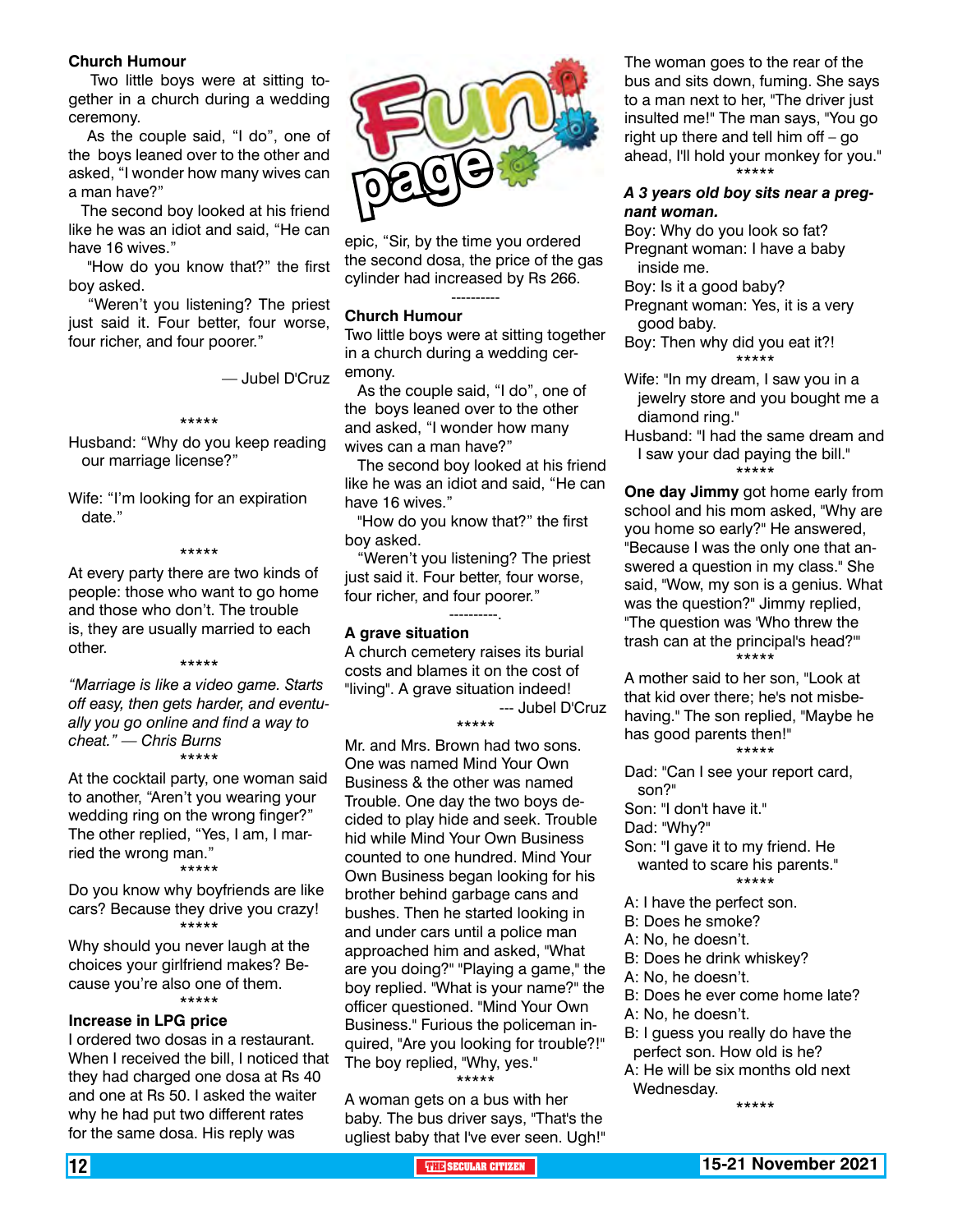#### (Contd.. from p. 11)

Many in India (including some Catholics) will surely wince at these words, *"We resolutely declare that religions must never incite war, hateful attitudes, hostility and extremism, nor must they incite violence or the shedding of blood. These tragic realities are the consequence of a deviation from religious teachings. They result from a political manipulation of religions and from interpretations made by religious groups who, in the course of history, have taken advantage of the power of religious sentiment in the hearts of men and women in order to make them act in a way that has nothing to do with the truth of religion. This is done for the purpose of achieving objectives that are political, economic, worldly and short-sighted. We thus call upon all concerned to stop using religions to incite hatred, violence, extremism and blind fanaticism, and to refrain from using the name of God to justify acts of murder, exile, terrorism and oppression. We ask this on the basis of our common belief in God who did not create men and women to be killed or to fight one another, nor to be tortured or humiliated in their lives and circumstances."* Denigrating an entire religion, using obnoxious terms like 'love jihad' and 'narcotic jihad', spewing hate is not Christian!

Ultimately the document takes a stand for freedom of religion, pluralism, diversity and justice. *"Freedom is a right of every person: each individual enjoys the freedom of belief, thought, expression and action. The pluralism and the diversity of religions, colour, sex, race and language are willed by God in His wisdom, through which He created human beings. This divine wisdom is the source from which the right to freedom of belief and the freedom to be different derives…. Justice based on mercy is the path to follow in order to achieve a dignified life to which every human being has a right."*

This Document, Pope Francis says was inspirational for his Encyclical 'Fratelli Tutti' where he says, *"The root of modern totalitarianism is to be*

*found in the denial of the transcendent dignity of the human person who, as the visible image of the invisible God, is therefore by his very nature the subject of rights that no one may violate – no individual, group, class, nation or state. Not even the majority of the social body may violate these rights, by going against the minority".* (# 273). 'Fratelli Tutti', the other incisive Encyclical 'Laudato Si': on the care of our common home (where he takes an unequivocal stand for the environment and how greedy vested interests are destroying it), the Apostolic Exhortation 'Querida Amazonia' (where he is in solidarity with the jal, jungle and jameen of the indigenous people and their legitimate rights) and several other papal documents comprised the **fourth gift** of 'volumes!'

Pope Francis is undoubtedly the most respected and admired leader in the world today. When he speaks, he touches the grim realities of today! His gifts to PM Modi provide a clear roadmap for governance based on justice, liberty, equality and fraternity. It is highly unlikely that Modi will read what was given, there are however, his advisors who can do so and give him a summary of them. It is therefore incumbent on the Church in India, particularly the hierarchy and the clergy, to first study these precious gifts and then let everyone know how concerned Pope Francis is about the people of India and their future!

In his celebrated work 'The Prophet', Khalil Gibran says it all

*"And you receivers—and you are all receivers—assume no weight of gratitude, lest you lay a yoke upon yourself and upon him who gives.*

*Rather rise together with the giver on his gifts as on wings;*

*For to be overmindful of your debt, is to doubt his generosity who has the freehearted earth for mother, and God for father".*

Gifts are parables indeed!

*(\*Fr Cedric Prakash SJ is a human rights, reconciliation and peace activist/writer. Contact: cedricprakash@gmail.com )*

# **Masala Palak Bhurji**

#### **Ingredients:**

#### 4 eggs

- 1 cup spinach, finely chopped
- 2 onions, finely chopped
- 2 tomatoes, finely chopped
- 1 capsicum, finely chopped
- 5 cloves garlic, finely chopped
- 1-inch piece ginger, finely chopped
- 2 green chillies, finely chopped 1 tsp ajwain
- 1 tsp red chilli powder
- 1 tsp cumin seeds (jeera) powder
- 1 tsp tumeric (haldi) powder
- Salt and pepper according to taste

#### **Method:**

- We begin making the Masala Palak Bhurji recipe by heating a pan with oil.
- Splutter the ajwain seeds, add in the onions and capsicum. Saute till the onions become translucent.
- Then add in the tomatoes and add the spice powders along with salt and pepper. Give it a stir.
- Add the spinach along with a little water and cook till it wilts.
- Then finally add the eggs. Mix well and combine all the ingredi-
- ents together till it is ready to eat.

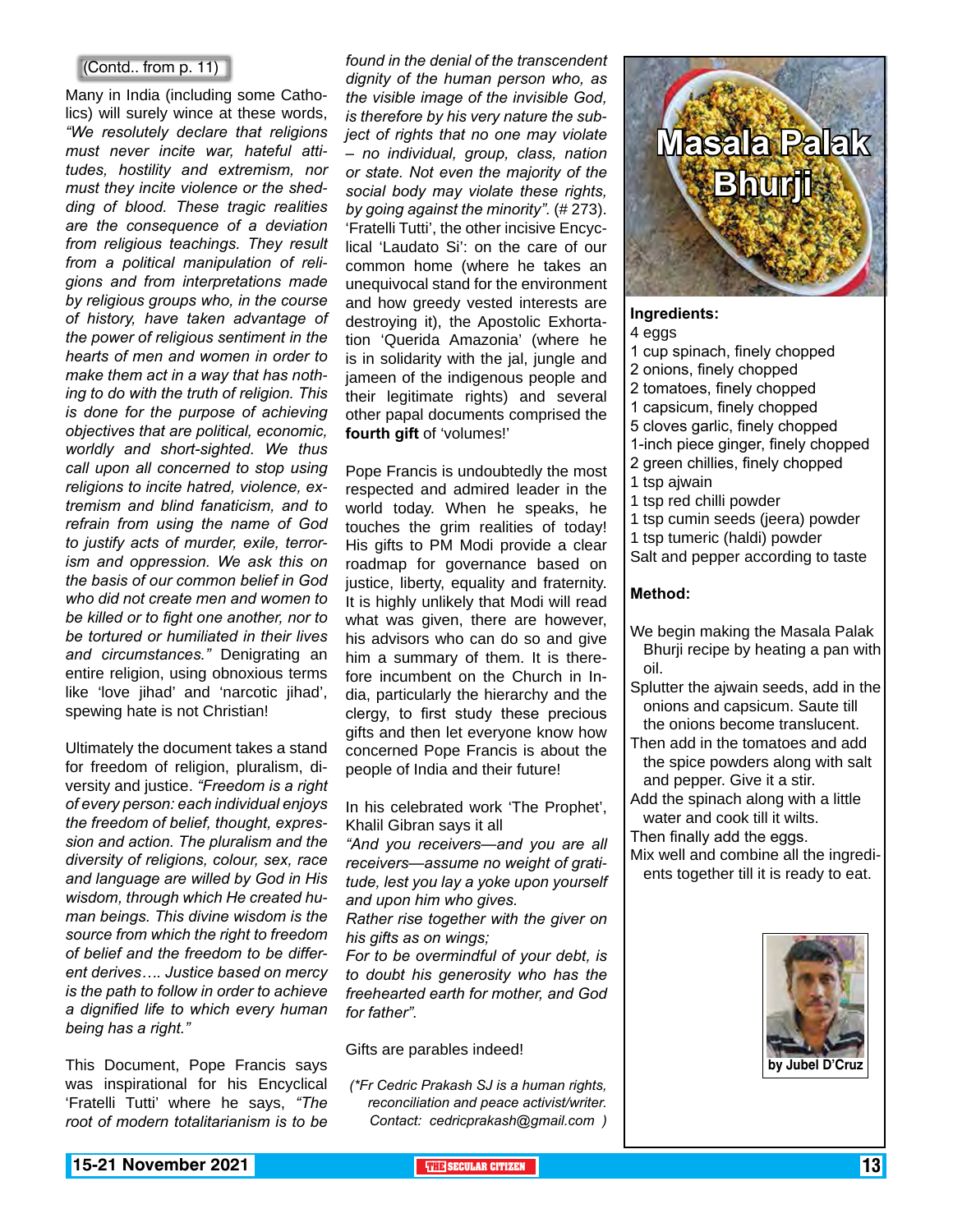#### **"A BIBLE FOR EVERY HOME"**

The Pauline Bible Year 2020-21, coinciding with the 50th Death Anniversary Year of Bl. James Alberione (1884 -1971), the Founder of the Pauline Family, will conclude on 26 November, the day the Church along with the Paulines celebrates the Feast of Blessed James Alberione.

Fr Alberione entered eternity on 26 November, 1971, soon after Pope (St) Paul VI visiting him on his death bed imparted his apostolic blessing on him. Earlier, on 28 June, 1969, the Holy Father, at a gathering of the representatives of the Congregations and affiliate Institutes he founded,conferred on him the gold medal "Pro Ecclesia et Pontifice" addressing Fr Alberione as "a marvel of our times."

The Holy Father said, "…. Our Fr Alberione has given the Church new instruments with which to express herself, new means for giving vigour to her apostolate, new capacities and a new awareness of the importance and possibilities of her mission in the modern world with modern means…." On 27 April, 2003, Pope John Paul II declared Alberione Blessed.

In Mumbai, the special Pauline Bible Year was inaugurated online by His Eminence Oswald Cardinal Gracias, the Archbishop of Bombay, on 20 February, 2021. His Eminence also re-launched the Alberionian Project "A Bible for Every Home" making the Bible available at a highly discounted price, and at free of cost where needed. Fr Alberione had originally initiated the project doing everything possible, even setting aside a printing machine at the Pauline plant at Alba (Italy), to print the Bible in different editions.

As part of the "A Bible for Every Home" project,the Pauline Book Centres in Maharashtra have so far distributed,an entire English edition of the New Community Bible @Rs 250/-, 800 copies of the Catholic edition of the Marathi Bible@ Rs 200/- instead of Rs 375/- and 500 copies of the Hindi Bible @ Rs 50/- instead of Rs 150/- Though the Pauline Bible Year will formally close on 26 November, the Pauline effort to reach the Bible in as many homes as possible, in their respective languages, will continue in the coming years, too, with special emphasis on Hindi-speaking States, Andhra Pradesh and Karnataka. In a special message to the members of the Society of St Paul, Mumbai, Cardinal Oswald Gracias has said, "Congratulations, I thank you very much, and you have my full support."

 *-- Fr Alfonso Elengikal, ssp*

### **Cedric Prakash Bags ICPA Journalism Award 2021**



Indian Catholic Press Association (ICPA) will honour noted writer and human rights activist Cedric Prakash conferring its prestigious annual 'Louis Careno Award for Excellence in Journalism' for his bold writings against communalism and fundamentalism gaining ground globally.

The Award will be conferred on Fr Cedric Prakash, a Gujarat-based Jesuit, during the 26th National Convention of Christian Journalists, organized by the ICPA, scheduled to be held in Mumbai on December 1, 2021.

His incisive, thought-provoking writings on various subjects have broken new grounds. His razer-sharp analysis of socio-cultural and political issues, especially relating to communalism and fundamentalism, has led to soulsearching debates in the civil society and the secular world.

He minces no words in raising his voice against irrational, biased and unfair policies and decisions of the governments of all times. He also writes on Church-related issues without fear or favour.

His writings have appeared in national dailies and several secular magazines, many of which have gone viral on social media. His no-nonsense approach and extensive quotes make his writings authentic and irrefutable. His fierce attack on rising fascist tendencies in the country has hit where it really matters.

Conferred annually on individuals or institutions, Louis Careno Award for Excellence in Journalism is a joint venture of the Mumbai Province of the Salesians of Don Bosco and the Indian Catholic Press Association (ICPA), a Premier Organisation of Catholic journalists, Dailies and Periodicals in India founded in 1964 by Fr John Barrett, an American Jesuit belonging to the Patna Province.

*Ignatius Gonsalves, President, ICPA Fr. Suresh Mathew, Secretary, ICPA*

### Subscriptions for **THIT'S SECULAR CITIZEN**<br>Renewal as well as New, can be

sent through Bank Fund Transfer to any one of the following banks:

Bank: HDFC Bank Branch : CST - Mumbai VT Account Name: The Secular Citizen Current Account No. 03552000006744 ISFC code: HDFC0000355 or

Bank: Citizen Credit Co-op Bank Ltd., Branch : Colaba, Mumbai Account Name: The Secular Citizen CurentAccountNo. 2090031000000489 ISFC code: CCBL0209003

Please inform us through email: secular@sezariworld.com or through phone: 9820485389 after transferring the same.

**Good Proposa Wide Choice of Christian Brides and Grooms available** *Contact:* **Royal Christian Family 99, Perin Nariman Street, 1st Floor, Nr. GPO, Fort, Mumbai 400001. Tel.: +91-9820485389 / 9820473103** Email: **royalchristianfamily@gmail.com** Website: **www.royalchristianfamily.com**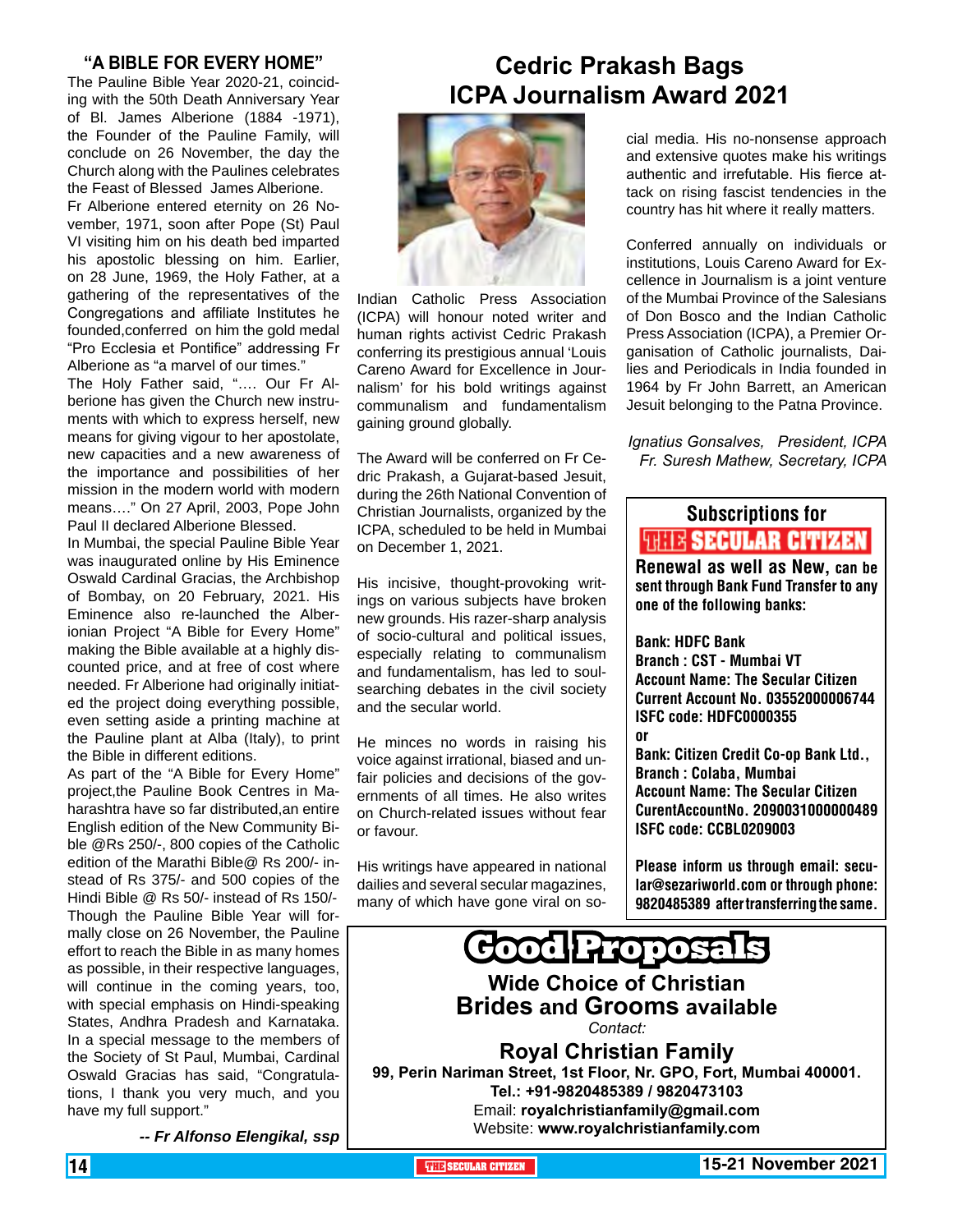## **Award Goes to Sujatha Jena**

The Indian Catholic Press Association is pleased to announce the ICPA Award for the best reportage on Scheduled Castes and Scheduled Tribes, sponsored by the CBCI Office for Scheduled Castes and Backward Classes, for Rev. Sr. Sujatha Jena for authentically and consistently being the voice of people's rights, especially the poor Dalits who are more susceptible to exploitation and injustice.

Sujatha Jena, a Catholic Nun-Journalist-Activist belonging to the Congregation of the Sacred Heart of Jesus and Mary, Bhubaneswar, Odisha, has been regularly contributing to major national and international news portals, especially on Dalit issues. Through the power of reporting and storytelling, Sujatha amplifies the various aspects of Dalits and Tribals, women, children and the homeless, who have been sidelined by the elite, powerful, and societal structures.

Her reports focus on people who are either stymied, not written about or not comfortable speaking out. Her deep sincerity and perseverance in highlighting the rights of Scheduled Castes/ Scheduled Tribes show grit, courage and conviction. Her writings showcase hopes and resilience that the deprived people and communities show despite many challenges, deprivations and exploitation. Her writings have shed light on issues that no secular journalist has ventured to report. It takes both courage and professional excellence to do so.

The SC/ST Special Award was instituted by the ICPA and sponsored by the CBCI office for Scheduled Castes and Backward Classes to promote the welfare of the marginalized people.

The award will be conferred on December 1, 2021 at the National Convention of Christian Journalists at St Paul's Media Centre, Bandra, Mumbai.

*Ignatius Gonsalves, President, ICPA Suresh Mathew, Secretary, ICPA*

# **Matrimonials Matrimonials ICPA's SC/ST Reporting**

**7259. USA :** Mangalorean Roman Catholic Spinster, (Born in August 1994), Ht. 5' 3", Wt.70 kgs, Wheatish Complexion, Edn. Graduate, working. Contact email :

sevu.sequeira@gmail.com

**7128. MUMBAI :** Affluent business family R.C. East Indian Spinster, (Born in 12-04-1988), Ht. 5' 2", very beautiful and pretty. Edn. MS General Surgeon, Doctor by profession. Contact email : drvd2019@gmail.com

**7258. MUMBAI :** Mangalorean Roman Catholic Spinster, (Born in September 1993), Ht. 5' 5", Wt.58 kgs, Wheatish Complexion, Edn. Post Graduate, Content Ptofessional in a reputed MNC and freelancing as a copywriter ad social media Professional. Contact email : forheralliance@gmail.com

**7244. MUMBAI :** Goan Roman Catholic Spinster, (Born in August 1992), Ht. 5' 4", Wt. 54 kgs, Edn. Chartered Accountant and M.Com., Employed in one of the Top reputed companies in Mumbai. Well cultured and good family background. Only Child. Contact email : fionadesouza18@gmail.com

**7199. BANGALORE :** Mangalorean Roman Catholic Spinster, (Born in January 1990), Ht. 5' 2", Wt. 53 kgs, Fair Complexion, Edn. Master's in Mass Communications (NTU, Singapore) working as a Senior Manager of Corporate Communications in **SINGA-PORE**. Contact email :

mafern.2121@gmail.com

**7243. NEW ZEALAND :** East Indian Roman Catholic Spinster, (Born in December 1996), Ht. 5' 8", Wt. 60 kgs, Fair Complexion, Edn. B.Sc., Nursing, Profession : Staff Nurse. Ready to settle in New Zealand. Contact email : sales@nomaplastechind.in

**7066. MUMBAI :** Mangalorean Roman Catholic Spinster, (Born in June 1987), Ht. 5' 4", Wt. 78 kgs, Fair Complexion, Edn. B.E., (EXTC) M.S. (International Business Management), working as a Consulting Manager. Contact email : l2018anselm@yahoo.com

**7240. PUNE :** East Indian Roman Catholic Spinster, (Born in October 1987), Ht. 5' 7", Wt. 65 kgs, Very Fair Complexion, Edn. MBA, working as a Finance Executive. Contact email : angelina0134@gmail.com

**7234. MANGALORE :** Mangalorean Roman Catholic Spinster, (Born in November 1993), Ht. 5' 4", Wt. 60 kgs, Fair Complexion, Edn. MBBS, MD (ongoing), Doctor by profession. Contact email : samaddy2013@gmail.com

**7230. MUMBAI :** Silm, Smart, Beautiful Roman Catholic Spinster, (Born in August 1995), Ht. 5' 7", Wt. 50 kgs, Fair Complexion, Edn. B.Com., working in Pharmaceutical Company. Contact email : alex1947@rediffmail.com

**7065. MUMBAI :** Mangalorean Roman Catholic Spinster, (Born in December 1989), Ht. 5' 7", Wt.69 kgs, Fair Complexion, Edn. M.Sc., & Dip. in Clinical Research, working as Business Process Lead in TCS. Contact email : mendonca\_luke@yahoo.co.in

**7214. MUMBAI :** Goan Roman Catholic Spinster, (Born in October 1986), Ht. 5' 4", Wt. 52 kgs, Fair Complexion, Edn. CA CFA Ms Finance M.Com., working as a Senior Manager. Contact email : frfernandes020@gmail.com

**7210. AURANGABAD :** Mangalorean Roman Catholic Spinster, (Born in January 1994), Ht. 5' 5", Wt. 50 kgs, Fair Complexion, good looking, beautiful, Coming from business family, Edn. Chartered Accountant, C.A. by Profession. Contact email : putturaurangabad@gmail.com

**7182. MUMBAI :** Mangalorean Roman Catholic Spinster, (Born in October 1992), Ht. 5' 4", Wt. 72 kgs, Wheatish Complexion, Edn. B.Com., C.A., working as Asst. Manager in TATA Company. Contact : email : matrimonialp27@gmail.com

**7160. MUMBAI :** Mangalorean Roman Catholic Spinster, (Born in September 1988), Ht. 5' 7", Fair Complexion, Edn. BMS, working as a Senior Merchandiser in a Global Retail Company in Dubai. Contact email : prislobo10@gmail.com

**7126. U.S.A. :** Mangalorean Roman Catholic Spinster, (Born in January 1992) from Mumbai, Ht. 5' 7", Wt. 60 kgs, Fair Complexion, Edn. B.E. (Computers) from Mumbai, M.S. (Information Systems) from US. Possesses H1B visa and is working as a Technical Analyst with an MNC in USA. Contact email : wilfyjoy1315@gmail.com or call +91 98603 02527 / + 91 9970172527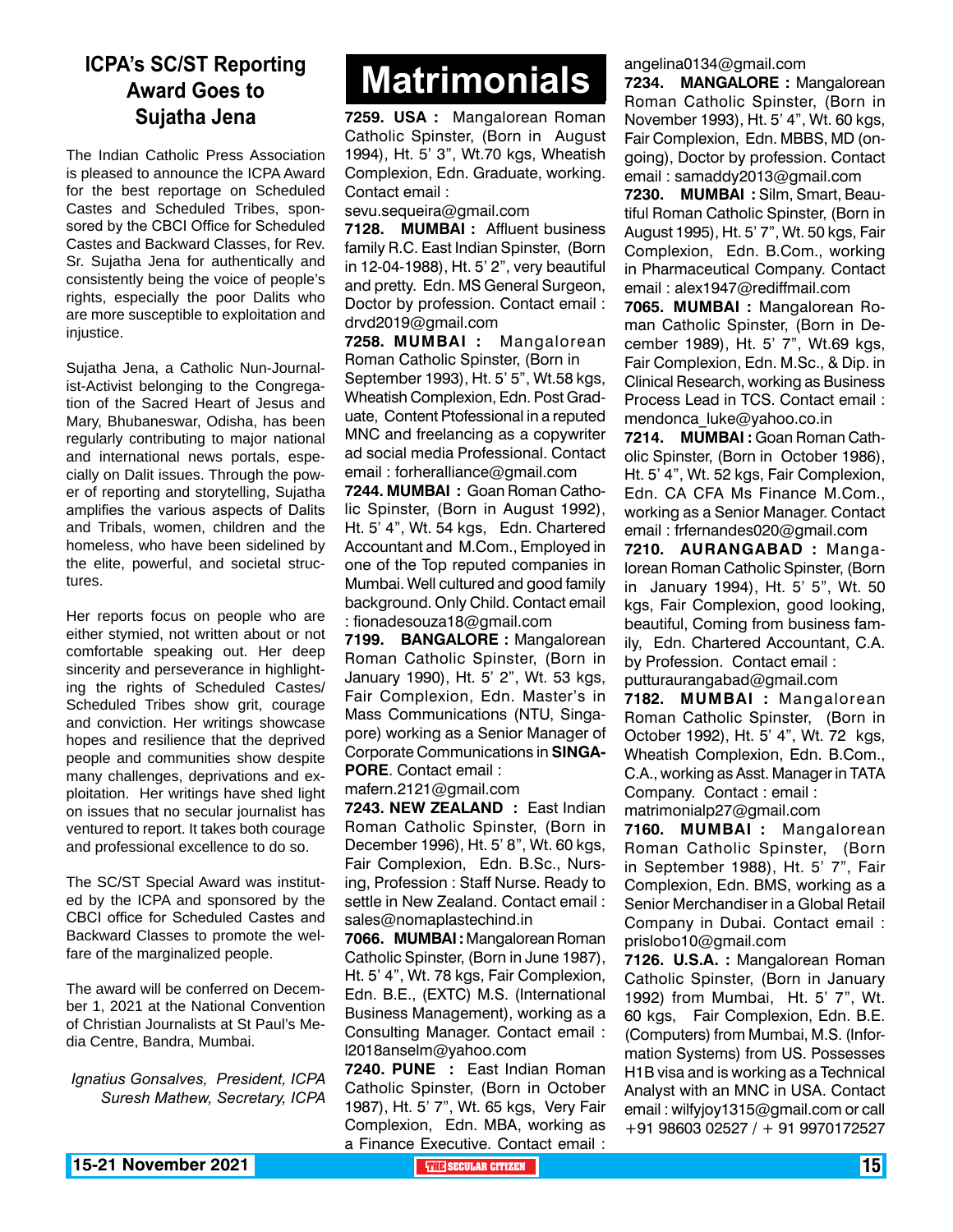# **Royal Christian Family MATRIMONIALS - GROOMS**

**7265. MUMBAI :** Mumbai born and broughtup Mangalorean Roman Catholic Bachelor, (Born in Masrch 1993), Ht. 6', Wt. 85 kgs, Fair Complexion, Edn.ME MTech.,Construction Management, currently working as an Asst. Manager L&T in Ahmedabad. Contact email :

jovelpicardo@gmail.com

**7185. MUMBAI :** Goan Roman Catholic Bachelor, (Born in October 1984) Ht. 5' 10", Wt. 72 kgs, Wheatish Complexion,Edn. B.Com., working for Bank. Contact email :

shaun.neo00.outlook.com

**7100. MUMBAI :** Mangalorean Roman Catholic Bachelor, (Born in March 1987), Ht. 5' 7", Wt. 52 kgs, Fair Complexion, Edn. H.S.C., working as a Event Coordinator. Contact email :

celeseinepereira@gmail.com

**7207. Chandigarh :** Anglo Indian Catholic Divorcee, (Born in April 1972), Ht. 6' 1", Wt. 80 kgs, Very Fair Complexion, Edn. B.Com., MFC, MA English, Teacher by profession. Contact email : vishalsud81@gmail.com **7101. MUMBAI :** Mangalorean Roman Catholic Bachelor, (Born in April 1988), Ht. 5' 5", Wt. 68 kgs, Wheatish Complexion, Edn. Masters in Logestics doing part time MBA. Working as an Asst. Manager. Contact email :

gracian.moras@gmail.com

**7206. new delhi :** Goan Roman Catholic Bachelor (Born in October 1995), Ht. 5' 6", Wt. 43 kgs, Fair Complexion, Edn. B.E. Computer Engineer, working as a Project Manager with Paytm. Contact email :

dcosta.ria@gmail.com

**7203. MUMBAI :** Mangalorean Roman Catholic Bachelor, (Born in October 1985), Ht. 5' 7", Wt. 65 kgs, Wheatish Complexion, Edn.B.E. MBA, working for International Company. Contact email :

#### **Important Notice**

Telephone no. of candidate will be printed only with the consent of members. For Tel. Nos. Please contact: +91- 9820473103 / 9820485389 or Email : royalchristianfamily@gmail.com

delphinempinto@gmail.com

**7202. MUMBAI :** Keralite Syrian Catholic Bachelor (Born in May 1973), Ht. 5' 6", Wt. 73 kgs, Wheatish Complexion, Edn. B.A., English Literature, Profession : Consultant Administration. Left Hand & Leg is weak due to earlier motor bike accident. Contact Email : josephmullakara1973@gmail.com

**7226. CANADA :** Canadian Citizen Mangalorean Roman Catholic Bachelor, (Born in August 1990), Ht. 5' 4", Wt. 59 kgs, Fair Complexion, Edn. M.Sc., in Environmental Science and in Energy Management postgraduate degrees from the University of Toronto. Working for a reputed company as Energy Management Analyst in Totonto. Contact email :

francisper@gmail.com

**7224. MUMBAI :** Goan Roman Catholic Bachelor, (Born in September 1986), Ht. 6', Wt. 93 kgs, Wheatish Complexion, Edn. Marine Engineering, working as a 3rd Engineer in Ship. Contact Mob.: 9773541522

**7221. MUMBAI :** Mangalorean Roman Catholic Bachelor, (Born in May 1985), Ht. 5' 7", Wt. 72 kgs, Wheatish Complexion, Edn. B.Com., working in a Oil rig. Contact email :

renithamas@yahoo.co.in

**7220. MUMBAI :** Anglo Indian Roman Catholic Divorcee, (Born in May 1978), Ht. 5' 10", Wt. 76 kgs, Fair Complexion, Edn. MBA PGDM, working as a HR. Contact email :

rodrigesmargaret69@gmail.com

**7216. MUMBAI :** Roman Catholic Bachelor, (Born in October 1988 ), Ht. 5' 9", Wt. 70 kgs, Wheatish Complex ion, Edn. MBA, HR speacialization, Profession : Lead Recruiter. Contact email : willujames310@gmail.com

**7213. MUMBAI :** Mangalorean Roman Catholic Bachelor, (Born in October 1989), Ht.6', Wt. 60 kgs, Fair

#### To Place Your Matrimonial Advertisement Call: +91 - 9820485389 or 9820473103

Check your email at least once a week.

**Members are requested to inform us when** they are settled, so that publication of their details can be discontinued.

Complexion, Edn. B.Sc. in Hospitality Studies, working in a reputed organization. Contact email :

merwyn1989pinto@gmail.com **7183. MUMBAI :** East Indian Roman Catholic Bachelor, (Born in February 1991) Ht. 5' 11", Wt. 86 kgs, Wheatish Complexion, Edn. PGDM and BMS., working as a Relationship Manager. Contact email :

ritadhawan10@gmail.com

**7188. MUMBAI :** Mangalorean Roman Catholic Bachelor (Hearing Impaired) (Born in September 1989), Ht. 5' 9", Wt. 62 kgs, Fair Complexion, Edn. HSC., Dip. in Computer Hardware. Working as a Cashier. Contact email :

clifford9948@gmail.com

OR 9920331773

**7102. MUMBAI :** Mangalorean Roman Catholic Bachelor, (Born in August 1988), Ht. 6' 1", Wt. 95 kgs, Wheatish Complexion, Edn. Masters, working for MNC. Contact email : am.pereira@rediffmail.com

**7083. MUMBAI :** East Indian Roman Catholic Bachelor, (Born in November 1985), Ht. 6', Wt. 68 kgs, Wheatish Complexion, Edn. M.Com., PGDLM, PGDSM, working as PPM & Data Engineer in Shipping Company. Contact email :

ryan.intermilan@yahoo.co.in **7099. USA :** Mangalorean Roman Catholic Bachelor, (Born in March 1988), Ht. 5' 8", Wt. 82 kgs, Wheatish Complexion, Edn. M.Sc.,working as a Computer Engineer in USA. Contact email : willatauro@gmail.com **7077. MUMBAI :** Mangalorean Ro-

man Catholic Bachelor, (Born in March 1987), Ht. 5' 10", Wt. 80 kgs, Wheatish Complexion, Edn. B.Com., working as a Manager. Contact email : leroy2266@gmail.com OR Mob: 9503282306

**If not settled within a year, renew your membership atleast two months in advance to continue the service uninterrupted.**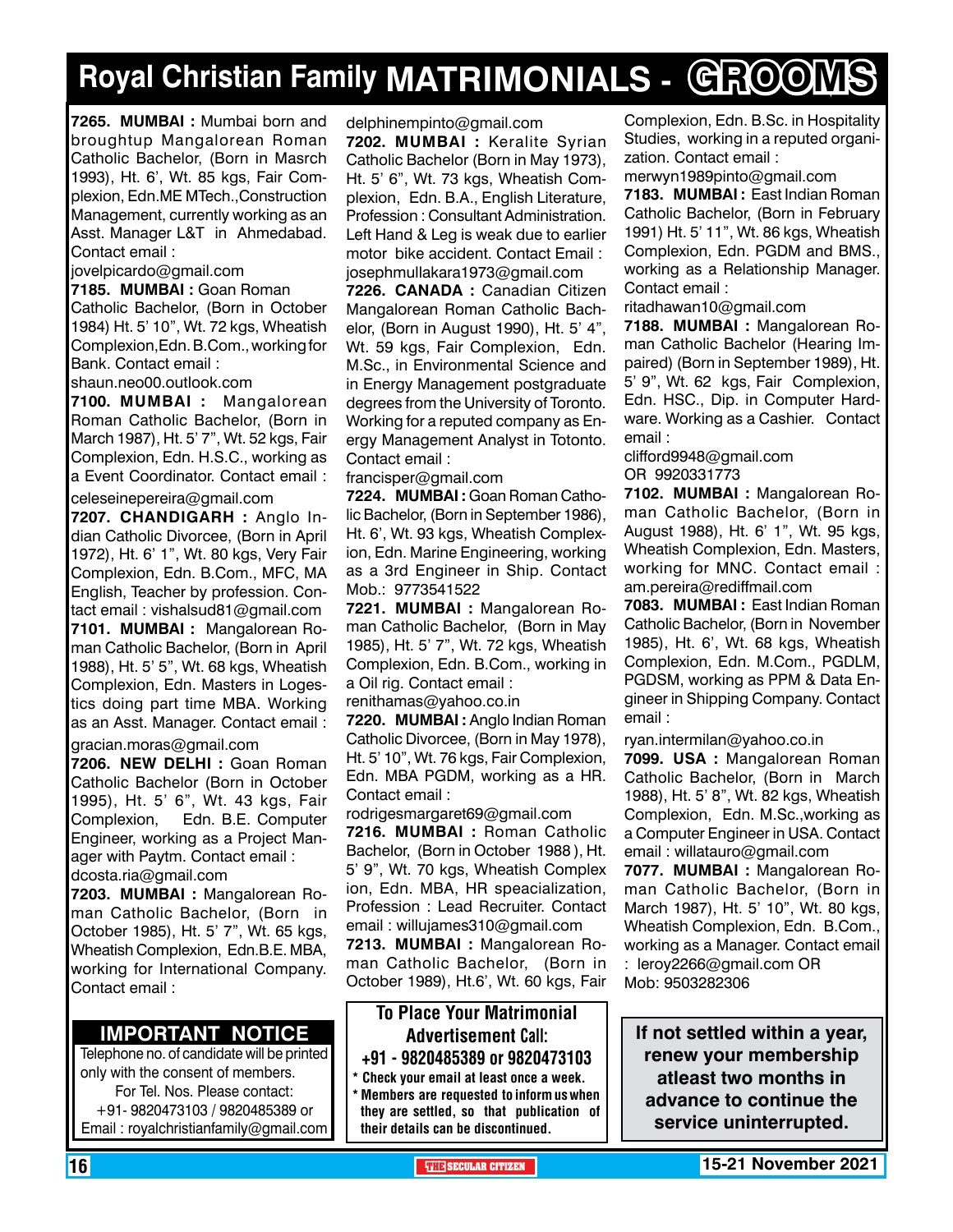# **Royal Christian Family MATRIMONIALS - BRIDES**

**7245. BANGALORE :** Gujarati Roman Catholic Spinster, (Born in April 1985), Only Child, Ht. 5', Wt. 43 kgs, Wheatish Complexion, Edn. M.Tech., Computer Engineering, Architect in German Company. Well settled. Seeks a match willing to settle in Bangalore. Contact email :

pmcandy1957@gmail.com

**7251 MUMBAI :** Mangalorean Roman Catholic innocent Divorcee (Born in April 1990), Ht. 5' 2", Wt. 55 kgs, Wheatish Complexion, Edn. MBA, Profession : HR., Contact email : fds140490@gmail.com

**7266. MUMBAI :** East Indian Roman Catholic Spinster, (Born in May1994), Ht. 5' 4", Wt.52 kgs, Wheatish Complexion, Edn. M.Com., Handling documentation and business development. Contact email :

rohana16@yahoo.com

**7248 MUMBAI :** Mangalorean Roman Catholic Spinster, (Born in March 1992), Ht. 5' 3", Wt. 59 kgs, Fair Complexion, Edn. MBA Graduate - Human Resources. Currently working in Mumbai as an Executive for a International I.T. Company. (Full UK recruitment.) Contact email : librans19@yahoo.com or Whatsapp No. 9833116683

**7238. AHMEDABAD :** Goan Roman Catholic Spinster, (Born in April 1989), Ht. 5' 6", Wt. 50 kgs, Fair Complexion, Edn. B.Com., working as a Sr. Recrutment Consultant. Contact email : fernandeseugenia58@gmail.com

**7246. CANADA :** Mangalorean Roman Catholic Spinster, (Born in December 1991), Ht. 5' 1", Wt. 71 kgs, Fair Complexion, Edn. Masters in Global Business Management, working as a Social Media Co-ordinator. Contact email :

francispinto15@yahoo.com

**7229. UAE :** Goan Roman Catholic Spinster, (Born in May 1994), Ht. 5' 2", Wt. 60 kgs, Fair Complexion, Good looking, Smart, Edn. PGDM, working

**Royal Christian Family Helps In Choosing The Right Life-Partner Serving Since 41 Years** as a Human Resource. Seeks a suitable match from Dubai Or Canada. Contact email :

goanmatri7@gmail.com

**7217. MUMBAI :** Mangalorean Roman Catholic Spinster, (Born in June 1995), Ht. 5' 4", Wt. 77 kgs, Wheatish Complexion, Edn. B.A., & Post Graduate Diploma in Event Management, working in an reputed Multinational Company. Contact email :

naseemdmello786@gmail.com

**7228. KOLKATA :** Anglo Indian Roman Catholic Spinster, (Born in October 1988), Ht. 5' 4", Wt. 54 kgs, Wheatish Complexion, Good looking, Smart, Edn. B.A., working as a HR. Contact email :

advtresponse85@gmail.com

**7215. MUMBAI :** Mangalorean Roman Catholic Spinster, (Born in November 1996), Ht. 5' 5", Wt. 54 kgs, Fair Complexion, Edn. BMS, CWM, pursuing CFA Level 2, working as a Operations Analyst in Limited Company. Contact email :

rachel.serrao96@gmail.com

**7223. MUMBAI :** Born Again Spinster, (Born in November 1994), Ht. 5' 8", Wt. 70 kgs, Fair Complexion, Edn. Masters in HR. working as Asst. Manager Learing and Development in Cargo Logistics firm. Seeks suitable match, first preference Born Again or Others. Contact email :

bernie\_wicket@yahoo.com

**7198. MUMBAI :** Mangalorean Roman Catholic Spinster, (Born in January 1994), Ht. 5' 4", Wt. 52 kgs, Fair Complexion, smart and good looking, Edn. MBA, PGDM, working as a Financial Analyst, Amazon. Contact email : nicmacjac@gmail.com

**7222. MUMBAI :** Goan Roman Catholic Spinster, (Born in August 1984), Ht. 5' 7", Wt. 65 kgs, Fair Complexion, Edn. B.Com., working as accountant. Contact email :

josephppereira@gmail.com

#### **Important Notice**

Telephone no. of candidate will be printed only with the consent of members. For Tel. Nos. Please contact:

+91- 9820473103 / 9820485389 or Email : royalchristianfamily@gmail.com **7193. MUMBAI :** East Indian Roman Catholic Spinster, (Born in August 1990), Ht. 5' 2", Wt. 50 kgs, Wheatish Complexion, Edn. B.A., M.A., B.Ed., working as a Teacher in **Dubai**. Contact email :

marina.rodrigues1954@gmail.com **7209. MUMBAI :** Goan Roman Catholic Spinster, (Born in October 1986), Ht. 5' 9", Wt. 100 kgs, Fair Complexion, Edn. B.A., & PG HR, working as a Trainer. Contact email : sweetroan17@gmail.com

**7179. MUMBAI :** Mangalorean Roman Catholic Spinster, (Born in May 1994), Ht. 5' 2", Wt. 45 kgs, Fair Complexion, Edn. Bachelor of Pharmacy, working in an MNC as a Project Lead. Contact email : lin.r80@yahoo.com

**7205. NEW DELHI :** Goan Roman Catholic Spinster, (Born in December 1996), Ht. 5' 3", Wt. 38 kgs, Wheatish Complexion, Edn. BDS, Bachelor in Dental Surgery, woking as a Dental Doctor in **PUNE**. Contact email : mariadcosta0505@gmail.com

**7178. MUMBAI :** Mangalorean Roman Catholic Spinster, (Born in November 1988), Ht. 5' 6", Wt. 65 kgs, good looking, Fair Complexion, Edn. Bachelor's in Mass Media, working as a Content Writer. Contact email :jcdc0906@gmail.com

**7204. MUMBAI :** Goan Roman Catholic Spinster (Born in October 1989), Ht. 4' 11", Wt. 50 kgs, Wheatish Complexion, Edn. Graduate, PGD in Broadcast Journalism, working for National News Channel in **Bangalore**. Contact email : stacypereira89@gmail.com

**Registered members can publish their ad in all the 50 issues in a year for Rs. 8000 only.**

If you wish to publish your matrimonial classified advertisement in all the 50 issues in a year, you can do so for an amount of Rs. 8000 only.

#### To Place Your Matrimonial Advertisement Call:

- +91 9820485389 or 9820473103
- \* Check your email at least once a week. Members are requested to inform us when they are settled, so that publication of their details can be discontinued.

**15-21 November 2021 The Security of the SECULAR CITIZEN THE THE THE THE THE THE THE THE THE THE**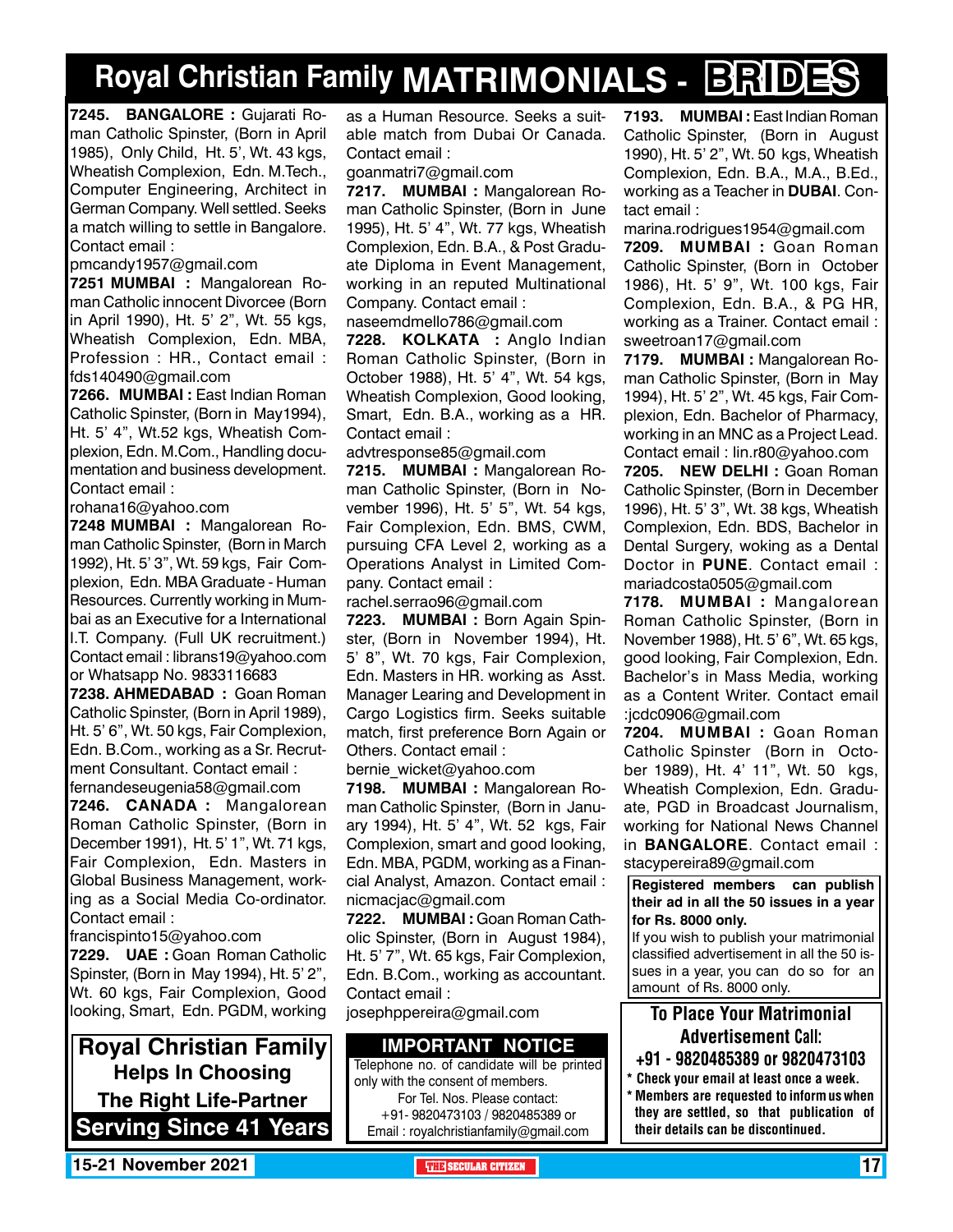### **She Preferred Death than … (Bl. Anna Kolesarova)**

#### *By Fr F. M. Britto*

#### **Here is a story of another Maria Goretti of our days.**

**Anna Kolesarova was born on July 14, 1928 in Vysoka nad Uhom village of Kosice region in the former Czechoslovakia (the** July 14, 1928 in Vysoka nad Uhom village of Kosice region modern Slovak). She was the youngest of three children to Jan Kolesar and Anka Kusnirova. She had a half sister Mary and a brother Michal. The rural peasant parents were pious and frequently attended Mass with their children and tried to live their religion.

 Their mother died when Anna was only ten years old, and it fell on her shoulders to care the household. She was known to be a simple and modest rural girl, who frequented the church often.

In the final and bloodiest phase of the World War II the Russian soldiers were trying to liberate her area of Slovakia from the Nazi occupation. It was a violent transition period.

The Red Army soldiers were reputed for their rough and immoral behaviour. That prompted the young girls and women wear black dresses to avoid unwanted attention to themselves and to avoid misbehaviour from them. The villagers would flee to hide in their cellars, waiting in fright to avoid them.

The Soviet Army soldiers entered their town on Nov 22, 1944. Her father sheltered his children in the cellar under the kitchen. Searching the house, one drunken soldier discovered the hideout and peeped inside. Saying that he is hungry, the soldier requested the family to offer him some water and food. The father asked Anna to cook the food for him. She emerged from the hideout and walked to the kitchen above to cook his food.

After eating, the soldier began to make sexual advances towards Anna. Refusing his advances, the 16 years old girl pulled herself out of his grip

and ran down to the basement. The soldier pursued her. He jumped into the basement. Pointing his PPSh-41 automatic rifle at her, he threatened to kill her.

When she stoutly refused to give in to his desires, in front of her helpless father and brother, he killed

her by shooting two shots on her face and chest at point blank range with his automatic rifle. Anna died crying, "Father, Jesus, Mary, Joseph." A few days before she had gone to the church for her confession and communion.

There was intense fighting in the area. Fearing reprisals, Anna was buried in a shallow grave next evening in secret. To remain safe, not even a priest was present. Her village parish priest Father Anton Lukac celebrated the solemn funeral rites one week later in a new grave.

Father Lukac then investigated her death by interviewing the villagers and getting signed statements. Recording the incident in the parish chronicles and registers, the parish priest noted that Anna died to defend her chastity. Jesuit Father Michal Potocky also provided information about her life. But, after the war, the new Communist Czechoslovakia government banned mention of the incident and enforced strict orders against gatherings at the graves.

Since the fall of the Communist governmentin 1989, Anna's grave has become a pilgrimage site. Pilgrimages are organised thrice a year to her grave and a special larger annual gathering began attracting many. The Catholic youth have founded an organization, Domcek, dedicated to Anna's memoryand is dedicated to the cause of teenagers of her age. Her house is offered to this organization, who organises workshops, social events and



volunteer work.

Her beatification process began 76 years after her murder on July 3, 2004. Pope Francis approved her beatification on March 6, 2018, declaring that she died in defence of her virginity. The beatification was celebrated at Kosice archdiocese, in her native eastern Slovakia, on Sept 1,

2018, presided by Cardinal Giovanni Angelo Becciu, the new Prefect of the Congregation for the Cause of Saints, in a soccer stadium, attended by some 30,000 people.

In the homily the cardinal said that it was her parents who had taught her "to choose God above all things". That was proven, the cardinal said, when she found herself faced with a "tragic dilemma in which she had to choose between life or death. Choosing life would have meant surrendering to the brutal instincts of the Russian soldier, betraying her own conscience. Death, instead, would bring her pure to the embrace of God," he stated. Anna has become the Patron of Youth and Abuse Victims.

Describing her as a "heroine of love", Pope Francis later addressed the youth that Anna taught the youth "to aim high". He added, "Every one of us is a gift. Make life, your own life, a gift. Others, your communities, the poor are waiting for you."

Kosice Archbishop Bernard Bober remarked that the story of Anna Kolesarova was unknown until the fall of communism.

The simple, rural girl Anna has joined the scores of other virgin-martyrs like Agnes, the well-known Maria Goretti."Blessed are the pure of heart, for they shall see God." (Mt 5:8)

Today do we not have so many unsung Anna Kolesarovas amidst us?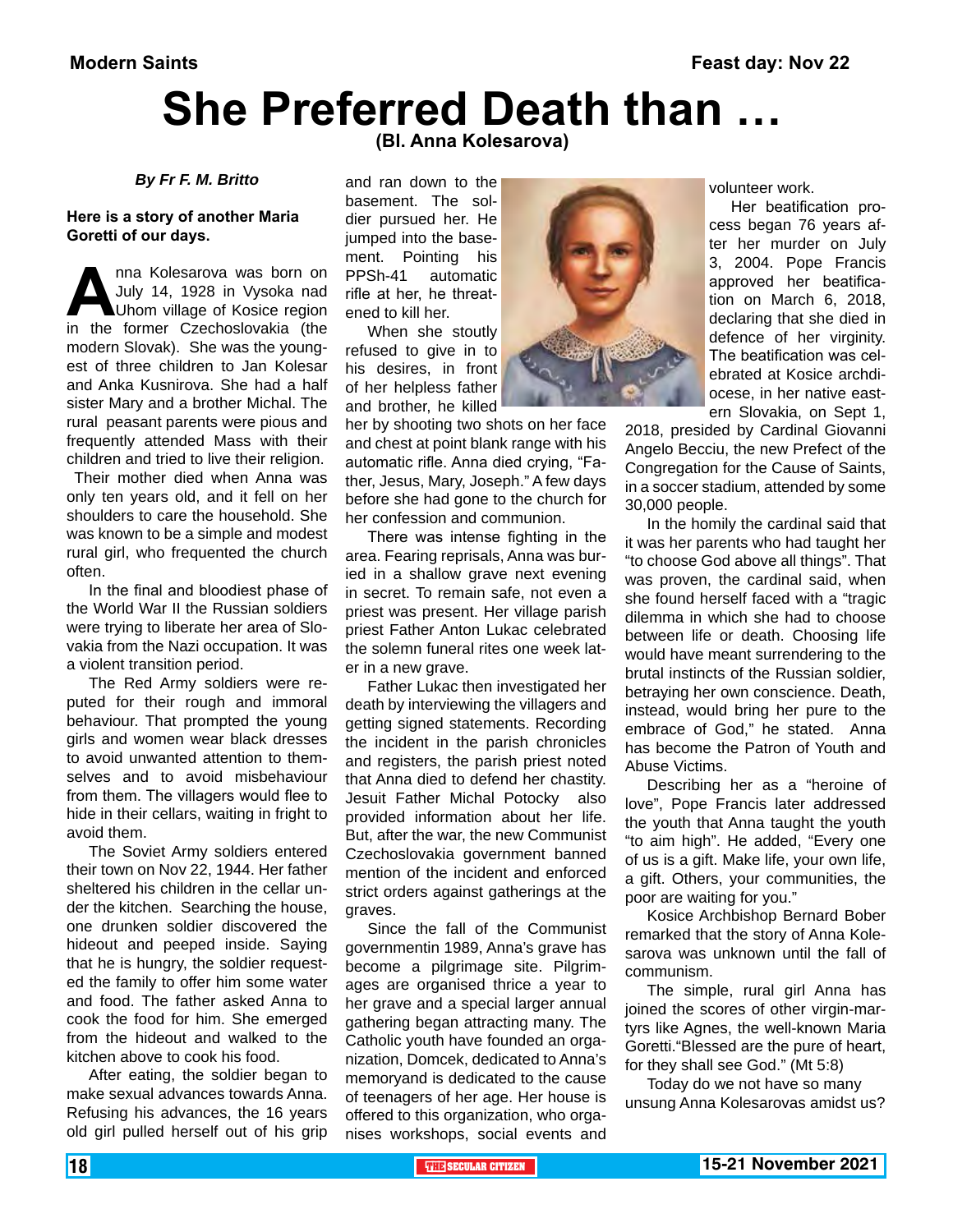## **2 Sacred Testaments Mirrored In One Frame**

#### *Plan and Preparation for Advent*

**"Behold, I send my messenger to prepare the way before me, and the Lord whom you seek will suddenly come to his temple, the messenger of the covenant in whom you delight, behold, he is coming, says the Lord of hosts."** 

- Mal. 7: 1.

The Gospel according to St. Luke informs us of the prophet Malachi's prophesy, the oracle of the Word of the Lord to Israel, came to pass:

"Now the time came for Elizabeth to be delivered, and she gave birth to a son." (LK.1:57). On being asked what the name of the child should be, Elizabeth said, "he shall be called John." (Lk.1:60). And so, John the Baptist was the chosen messenger to prepare the way of the Lord.

Two Covenants (The Old and the New Testaments) prove repeatedly the fulfillment of the prophet's Word of God. The two Holy Books of Scripture are not confined only to the Jewish people but it is also open to the

Gentiles. The Son of God, Jesus, was a Jew sent to the world that all who believe in him will receive eternal life.

The Jews, during their exile from Egypt had called for the visit of God, for this visit would be the signal of national restoration. The Lord God answered: "For thus says the Lord; when seventy years are completed for Babylon, I will visit, and I will fulfill to you my promise and bring you back to this place." Jeremiah 29:10.

The intervention of God in the history of Israel was the establishment of the messianic Kingdom.

"Then you will call upon me and come and pray to me, and I will hear you. You will seek me and find me; when

you seek me with all your heart, I will be found by you, says the Lord, and I will restore your fortunes and gather you from all the nations and all the places where I have driven you, says the Lord, and I will bring you back to the place from which I sent you into exile." – Jeremiah 29.12-14.

#### **SCRIPTURAL PRESENTATION FOR ADVENT**

 This article is about prophecies and a preparation for the coming weeks of Advent. What the prophets relayed from the Word of God was fulfilled through the advent of the New Covenant.

Yahweh spoke…He then said: "Listen now, House of David: are you not satisfied with trying human patience that you should try my God's patience too? The Lord will give you a sign in any

> case: It is thus: the young woman is with child and will give birth to a son whom she will call Immanuel, a name which means "God is with us". (Isaiah  $7:10 - 14$ ).

In the Gospel of John, the apostle writes: "He was in the world that had come

into being through him and the world did not recognize him. He came to his own and his own people did not recognize him. He came to his own and his own people did not accept him he gave power to become children of God, to those who believed in his name who were born not free from human stock or human desire or human will but from God himself. The Word became flesh, he lived among us, and we saw his glory, the glory that he had from the Father as only Son of the Father, full of grace and trust." (John 1:1-18).

In the Old Testament the prophet Isaiah made a prophecy about the coming of the Christ in the words of God. He said: Ours was the suffering he was bearing, ours the sorrows



he was carrying while we thought of him as someone being punished and struck with affliction by God whereas he was being hounded for our rebellions, crushed because of our guilt; the punishment reconciling us fell on him, and we have been healed by his bruises". (Is.52:13-53).

By reason of sacrifice the Son of God entered heaven, as the Jewish high priest entered the sanctuary with the blood of the victim; it is in the heavenly sanctuary that he exercises His office of priest interceding for us with the Father (Heb. 9: 11-24), there is then, an act of offering done "once for all".

Saint Paul, apostle of Christ, in his letter to the Hebrews stated the sufferings of Christ at the celebration of the Lord's Passion:

"During his life on earth, he offered up prayer and entreaty, with loud cries and with tears, to the one who had the power to save him from death, and winning a hearing by his reverence, he learnt obedience, Son though he was, through his suffering; when he had been perfected he became for all who obey him the source of eternal salvation". Heb. 4:14-16.

Within the confines of the coming four weeks of prayer, penance and preparation, the Season of Advent will pave the way for the arrival of Jesus, "And the Word was made flesh and God will dwell among us".



By Melvyn Brown